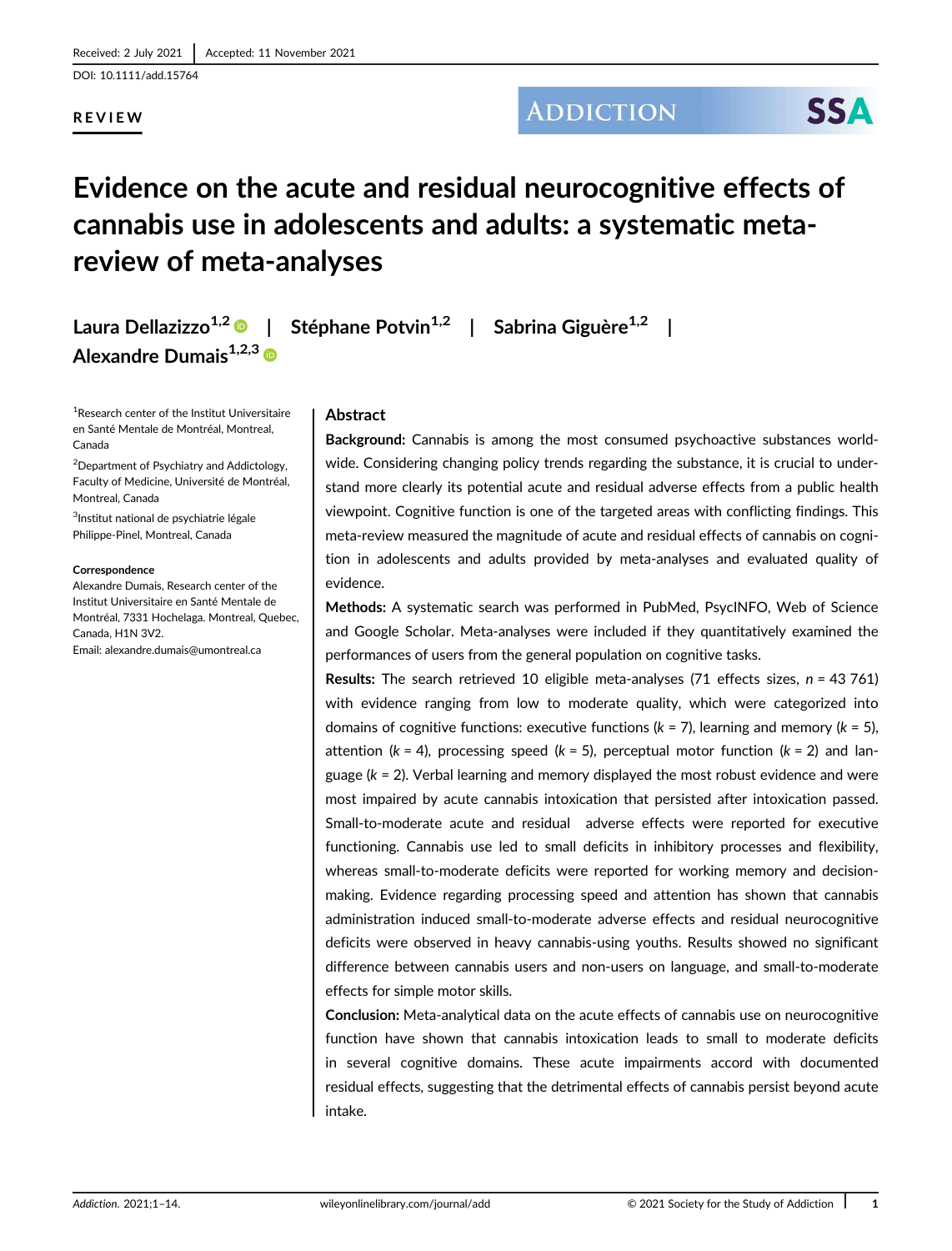#### KEYWORDS Adults, cannabis use, meta-analyses, meta-review, neurocognitive effects, youths

# INTRODUCTION

Cannabis is the most consumed psychoactive substance in the world after alcohol and nicotine use, with approximately 3.8% of the worldwide population using the substance [1]. Cannabis use remains an illegal substance in most countries. Nevertheless, an increasing number of countries and US states have supported the legalization of cannabis for medical and/or recreational purposes, reflecting changing public attitudes towards its perceived safety and social acceptability [2, 3]. Although loosening of restrictions on cannabis has been outlined to lessen human, social and economic costs related to the criminal justice system [4], it has similarly provoked apprehensions about possible public health consequences. This has been especially the case for adolescents and young adults as they display the highest rates of cannabis use [5–7] and they are in a particularly critical period of vulnerability to cannabis-induced cerebral function alterations, as the brain undergoes significant developmental changes throughout this period [8]. Moreover, paralleling changes supporting cannabis legalization, literature has shown increases in the prevalence of cannabis use and cannabis use disorder (CUD) during the past decade [2, 9–12]. Most of the psychoactive and mood-related effects in addition to the addictive properties of cannabis are mediated by Δ-9-tetrahydrocannabinol (THC), which is the main pharmacologically active cannabinoid in the cannabis plant [13]. Research has shown that THC exerts a wide range of transient and dose-dependent effects by acting on the central nervous system primarily via cannabinoid receptor type 1 (CB1) [14–17]. CB1 receptors mediate inhibitory action on the release of a variety of neurotransmitters (e.g. serotonin, acetylcholine, dopamine and glutamate) and are situated throughout the cerebral cortex, with dense concentrations in regions (e.g. hippocampus, amygdala, basal ganglia and cerebellum) related to cognitive and psychomotor functioning [13, 18, 19]. THC, thereby, functions as a partial agonist at CB1 receptors, inhibiting the release of neurotransmitters typically regulated by endocannabinoids bringing forth cognitive alterations [19, 20]. Recently, there have been concerns regarding the increased potency in cannabis as measured by the proportion of THC content in relation to cannabidiol (CBD) content (THC:CBD ratio) [21, 22], which has been associated with several adverse health outcomes (e.g. psychosis, CUD, cognitive impairments) [23–25]. Understanding the potential acute and residual adverse effects of cannabis use from a public health viewpoint has emerged as a priority considering changing policy trends regarding the substance. Cognitive function is one of these targeted areas that, nevertheless, has conflictual findings.

Cannabis consumption is often related to impairments in cognitive function [26], although cannabis does not seem to lead to deficits in cognitive domains equally and there are unresolved conundrums that need to be further addressed to grasp the differential acute and residual effects of cannabis use on cognition. Cannabis administration studies have led to substantial contributions to the understanding of the

acute effects of cannabis; that is, cannabis-induced intoxication [20]. Most of these administration studies have reported impaired cognitive performances following cannabis/THC administration [27]. Indeed, experimental studies in which healthy volunteers have received varying doses of cannabinoid partial agonists have suggested negative impacts of cannabis use on executive functions, learning and memory, attention and psychomotor function, and some of these impairments may thereby be weakened with CB1 antagonists [26, 28, 29]. Several reviews [20, 26, 27, 30, 31] have consistently shown that the acute cannabis effects were most often reported in the domain of verbal learning and memory, although less constantly for working memory. Other domains that have similarly been impaired include inhibitory processes, attention and psychomotor functioning. However, reported effects on executive functioning domains, such as planning, reasoning, interference control and decision-making, have provided more mixed literature. Authors have also noted that the acute effects of cannabis on cognition may be moderated by different factors such as cannabis composition (e.g. THC:CBD ratio), genetics and cannabis use history [20]. For instance, studies investigating the effects of acute THC administration have provided evidence of larger cognitive deficits in non-users and recreational cannabis users in comparison to more chronic cannabis users [28, 32–34]. Accordingly, a review noted similar findings among cannabis users when evaluating the development of tolerance, which indicated that cognition was most impaired upon acute intoxication and that there was minimal tolerance [35].

Although acute intoxication can last several hours, research has revealed that THC is a fat-soluble compound that may be stored in body fat and, thus, gradually released into the bloodstream for months [36, 37]. Such a characteristic has urged, among others, research to evaluate potential 'residual' cognitive effects that persist after acute intoxication has passed [38]. Indeed, studies have shown impaired cognition that persists beyond the acute intoxication period in both adult and adolescent cannabis users, particularly in tasks related to learning and memory, attention and executive function [30, 39–42]. Several systematic reviews have examined the long-term effects of cannabis use on cognition. Broyd et al. [26], Nader et al. [43] and Sorkhou et al. [31] identified verbal learning and memory as well as executive functions as the domains most consistently impaired with long-term cannabis use. Evidence pertaining to other domains, including attention and processing speed, led to more divergent findings. These reviews concluded that neurocognitive impairments may be dose-dependent, particularly for domains related to memory [31], and effects may persist for at least 1 week when cannabis use is chronic, although these deficits are often resolved with long abstinence periods [26, 43]. Furthermore, Ganzer et al. [40] noted that findings regarding neurocognition specifically after a prolonged period of abstinence (more than 14 days) were heterogeneous. Most studies reported some deficits in attention or concentration in abstinent cannabis users, as well as in different aspects of memory. Findings in the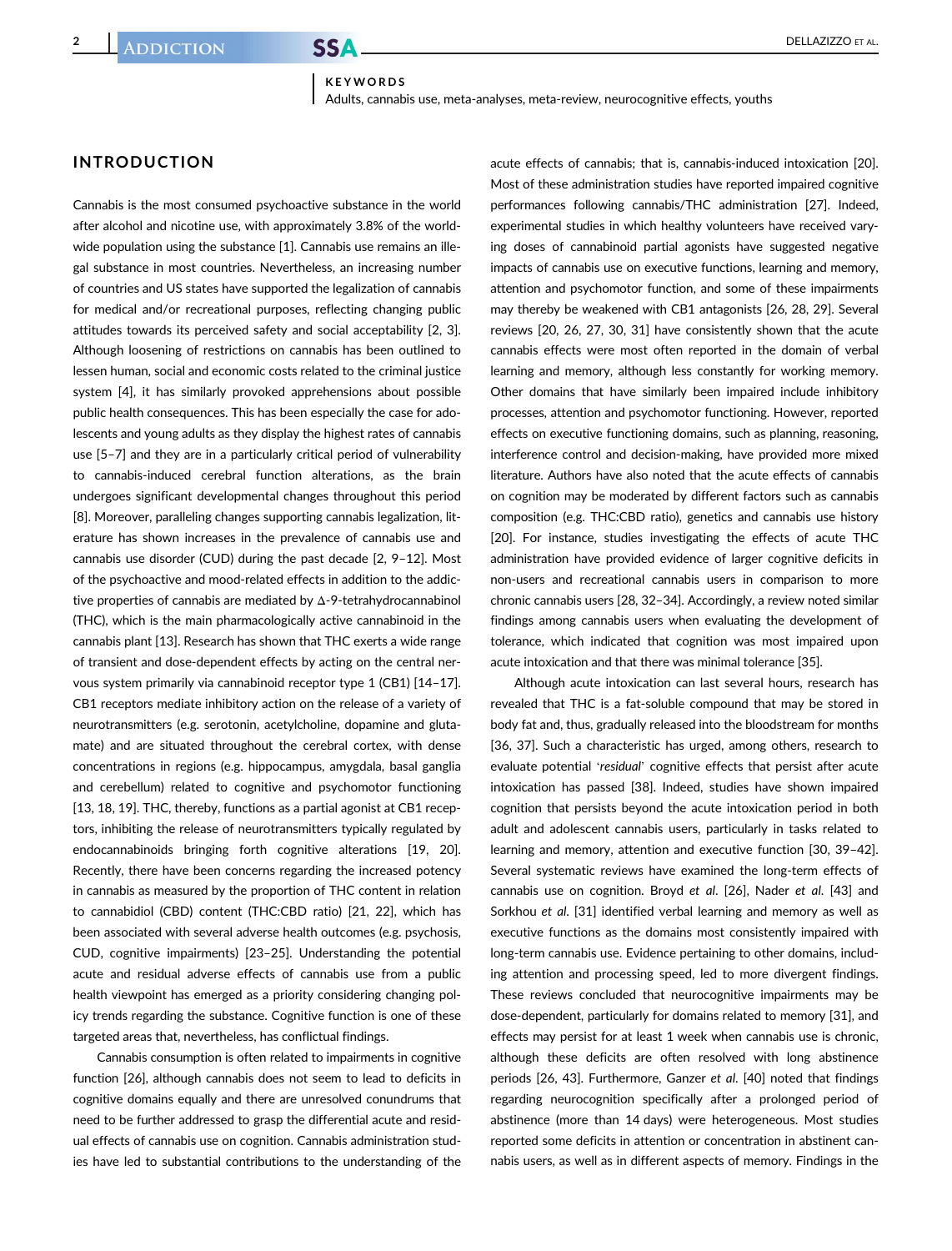domains of inhibition, visuospatial functioning and decision-making were less clear-cut. Furthermore, results suggested that heavy use was found to be more consistently associated with effects in diverse domains on cognition than early age of onset [20]. While there is more consensus that acute cannabis intoxication may result in cognitive deficits, residual cognitive effects from cannabis are still debated, particularly after periods of abstinence.

Numerous meta-analyses have therefore been emerging on adolescent and adult samples to attempt to shed light on the effects of acute and non-acute cannabis use on cognitive functioning. In this sense, meta-analyses are important as they provide a tool to investigate the magnitude of an effect, which may aid to establish the extent to which there is an association between variables [44]. Metaanalytical approaches allow the statistical integration of results from multiple individual studies that, on their own, may have been insufficiently powered to detect the effects of cannabis. Meta-analyses also address inconsistencies by standardizing outcomes and diminishing the effects of varying statistical power. Nevertheless, emerging metaanalyses carried on the subject with varying levels of quality of evidence have similarly produced discordant findings on differential cognitive functions. Overall, mixed evidence for several cognitive domains may be due to variability in the control variables employed, cognitive tests utilized, operationalization of cognitive domains, participants' cannabis use histories, varying types of cannabinoids and cannabis exposure heterogeneity [20, 31]. To summarize and untangle the effects provided by meta-analyses, we conducted a critical metareview to investigate the magnitude of both acute and residual effects of cannabis on cognitive functioning in the general population provided by meta-analyses. We also evaluated the quality of evidence as well as possible confounding factors. Markedly, we have opted to distinguish between higher-order cognitive functions, as cannabis use has been shown to lead to domain-specific deficits. In this sense, we hypothesized that the cognitive domains most affected by cannabis use would be verbal learning and memory in addition to executive functions (i.e. working memory, response inhibition).

# METHODOLOGY

#### Search strategy

A search was independently carried out by two graduate students (L.D. and S.G.) in the electronic databases of PubMed, PsycINFO, Web of Science and Google Scholar from each database's inception to May 2021. Search terms were inclusive for neurocognitive functions (e.g. 'cognition', 'neurocognition', 'working memory'), cannabis use (e.g. 'cannabis', 'THC', 'cannabinoid') and review design literature (e.g. 'review', 'systematic review', 'meta-analysis'). For the purpose of this manuscript, we only selected meta-analytical approaches that were conducted on studies including individuals from the general population (i.e. not on psychiatric samples). No restrictions for setting, date or geographical location were applied. English and French language sources were eligible. Authors of articles to which we had

restricted access were contacted. The search syntax was tailored for each database. For the specific search strategy adapted to each database, please see Supporting information. A secondary search was conducted by reviewing the reference lists of reviews on the subject.

# Study eligibility

Meta-analyses were included if they quantitatively examined the effects of cannabis use on any neurocognitive domain (or subdomain) in studies involving healthy individuals from the general population. The comparison group was defined within each meta-analysis as either healthy individuals receiving a placebo or who never/minimally used the substance. We did not restrict the search to any specific neurocognitive domain nor any age group to maximize the number of meta-analyses and obtain a better overview of results. Both the acute effects of cannabis as evaluated by experimental administration studies and non-acute residual effects of cannabis as measured by comparative studies (i.e. cross-sectional, longitudinal studies) were included. To avoid overlap between meta-analyses, we generally selected a meta-analysis that was more recent and included more studies unless an older meta-analysis included a particular subanalysis that was of interest and not addressed in a more recent meta-analysis. Study eligibility was conducted both by L.D. and S.G. independently and discussions on the inclusion of meta-analyses were held with a senior researcher (A.D.) to ensure consensus. Meta-analytical analyses were excluded if they (i) combined several substances together (polysubstance use); (ii) did not provide an effect size [standardized mean difference (SMD), Cohens d (d), Hedges  $g$  (g)] for the effects of cannabis use on particular cognitive domains, (iii) did not use neuropsychological tests/tasks to quantify cognitive impairments or (iv) included fewer than two studies per analysis.

#### Data extraction

Study information was extracted individually by L.D. and S.G. using a standardized form for the sample, effect sizes, outcome measured, control group, confounding factors (i.e. moderator analyses), heterogeneity (i.e. Q-statistics,  $l^2$  index) and publication bias (i.e. funnel plot examination, Egger's test). See Supporting information for an overview of extracted data. Negative effect sizes were indicative of worse performances on cognitive tasks for individuals being administered or having used the substance. The effect sizes were categorized as small, moderate and large effects (0.2, 0.5 and > 0.8, respectively) [44]. Furthermore, L.D. and S.G. independently undertook quality assessment for the effect sizes reported in the meta-analyses using a set of criteria based on the Grading of Recommendations, Assessment, Development, and. Evaluation (GRADE) checklist [45–48]. We assigned lower scores to analyses that comprised small sample sizes (e.g. under 500 participants), conducted no moderator analyses (e.g. distinguished between current and life-time use, abstinence period, duration of use, age of onset) and reported substantial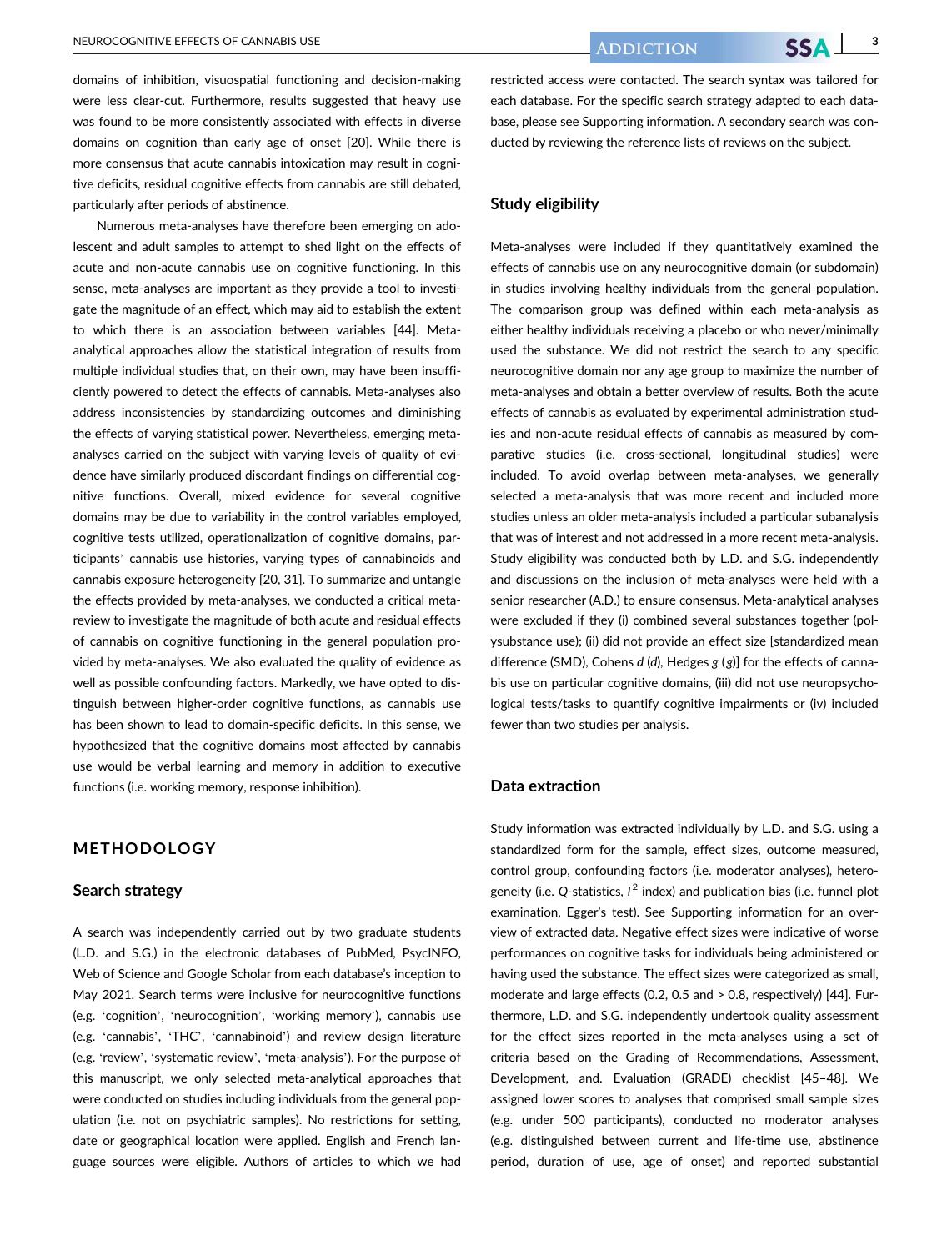heterogeneity, as well as the presence of publication bias and measured a higher rank neurocognitive function that was broadly defined, rather than specific subdomains. Although some meta-analyses may have included longitudinal studies, evidence provided was largely based on cross-sectional data (e.g. baseline data), which limited the quality of evidence. Any doubts on the rating of the quality of evidence were resolved by a discussion with A.D. Studies were assigned: very low quality, low, moderate-to-low, moderate, moderate-to-high and high. The Preferred Reporting Items for Systematic Reviews and Meta-Analyses (PRISMA) guidelines were followed to achieve a high standard of reporting data [49] (Supporting information). The review has not been pre-registered and thus results should be considered exploratory. Nevertheless, it is worth mentioning that our team has already used a methodology comparable to this one in a prior published meta-review [50].

# RESULTS

# Description of studies

The systematic search retrieved 2306 potential articles that were screened for eligibility after removing duplicates. Among the retrieved articles, 10 meta-analyses were selected providing 71 effects sizes [38, 51–59]. Each meta-analysis included two to 40 studies, with samples ranging between 65 and 5683 individuals ( $n = 43,761$ ). The neurocognitive functions were categorized based on the Diagnostic and Statistical Manual of Mental Disorders, 5th edition (DSM-5) [60] for key domains of cognitive functions: (i) executive functions ( $k = 7$ ), (ii) learning and memory ( $k = 5$ ), (iii) complex attention ( $k = 4$ ), (iv) processing speed ( $k = 5$ ), (v) perceptual-motor function ( $k = 2$ ) and (vi) language ( $k = 2$ ). Within each of these higher rank cognitive functions were placed subdomains as defined by authors of the meta-analyses. The PRISMA flow-chart for the inclusion of studies in the metareview is shown in Fig. 1. When several analyses were conducted within meta-analyses for a cognitive outcome, we retrieved one specific effect size estimate for the effects of (i) overall cognitive domain (merged subdomains of a higher rank cognition) and subdomains of a higher rank domain; (ii) type of cannabis exposure (e.g. acute CB1 administration, chronic use, abstinence); (iii) particular age groups (e.g. adolescents and young adults, only adults). Main results reported in the meta-analyses were cross-sectional in nature. Most findings were evaluated as being of low-to-moderate to moderate quality evidence. See Supporting information for a summary of the quality of evidence provided by the included meta-analyses.

# Executive functions

# Overall executive functions

Concerning the acute effects of cannabis, a meta-analysis by Zhornitsky et al. [58] comprising 13 studies found significant small-to-moderate

diminished performances on executive functioning (e.g. Stroop-interference) for healthy adult volunteers administered partial CB1 receptor agonist compounds relative to the placebo group [g = −0.37; Confidence interval (CI) = –0.485, −0.254]. Evidence was graded as moderate quality due to the consideration of moderation analyses, the presence of no heterogeneity and the lack of publication bias.

Furthermore, the residual effects of frequent/heavy cannabis use were observed in a meta-analysis of 28 studies by Scott et al. [53] on a large sample of 5457 adolescents and young adults (SMD =  $-0.3$ , CI = –0.40, −0.20). Although the analysis comprised a large sample, the overall meta-analysis showed presence of publication bias and heterogeneity was not assessed, which resulted in evidence being evaluated as being of low quality.

A meta-analysis by Lovell et al. [51] comprising 15 studies on adults ( $n = 993$ , mean age 30 years, range = 20-56) found a small significant impairment ( $g = -0.18$ , CI = -0.31, -0.05) of regular daily cannabis use on overall executive functioning (e.g. Stroop task and Wisconsin card sorting test). Evidence was graded as moderate quality due to the consideration of moderation analyses, the presence of no heterogeneity and the lack of publication bias.

With regard to subanalyses within the same meta-analysis, this effect was found to increase for adults who had chronic cannabis use  $(g = -0.3, C1 = -0.57, -0.03)$  and for individuals with an earlier age of onset of use defined as use before age 16 years (g = −0.27, CI = – 0.53, −0.01). There was a small, albeit non-significant, negative effect for late-onset of use  $(g = -0.16; C = -0.35, 0.03)$ . Additionally, regarding the four studies on cannabis abstinence, it was reported that 25 days of abstinence was associated with a small non-significant effect ( $g = -0.18$ ; CI =  $-0.44$ , 0.08).

#### Decision-making

More particularly related to decision-making (e.g. Iowa Gambling Task), evidence graded as being of low-to-moderate quality provided from the meta-analysis by Lovell et al. [51] including five studies on 208 adults, found a statistically significant negative moderate residual effect of regular daily cannabis on decision-making (g = −0.52, CI = – 0.93, −0.11). The analysis showed moderate levels of heterogeneity, but no publication bias.

There was, however, no significant effect of age of onset for decision-making based on the analyses graded as low-to-moderate quality evidence (early-onset:  $g = -0.4$ , CI = -1.15, 0.35; late-onset:  $g = -0.46$ , CI =  $-1.14$ , 0.23) [51].

#### Response inhibition

Regarding response inhibition measured for instance with the Stop-Signal task, a meta-analysis by Zhornitsky et al. [58] consisting of 12 studies found significant small impairments for healthy adult volunteers administered partial CB1 receptor agonists in comparison to the placebo group (g = −0.294; CI = –0.414, −0.174). Although meta-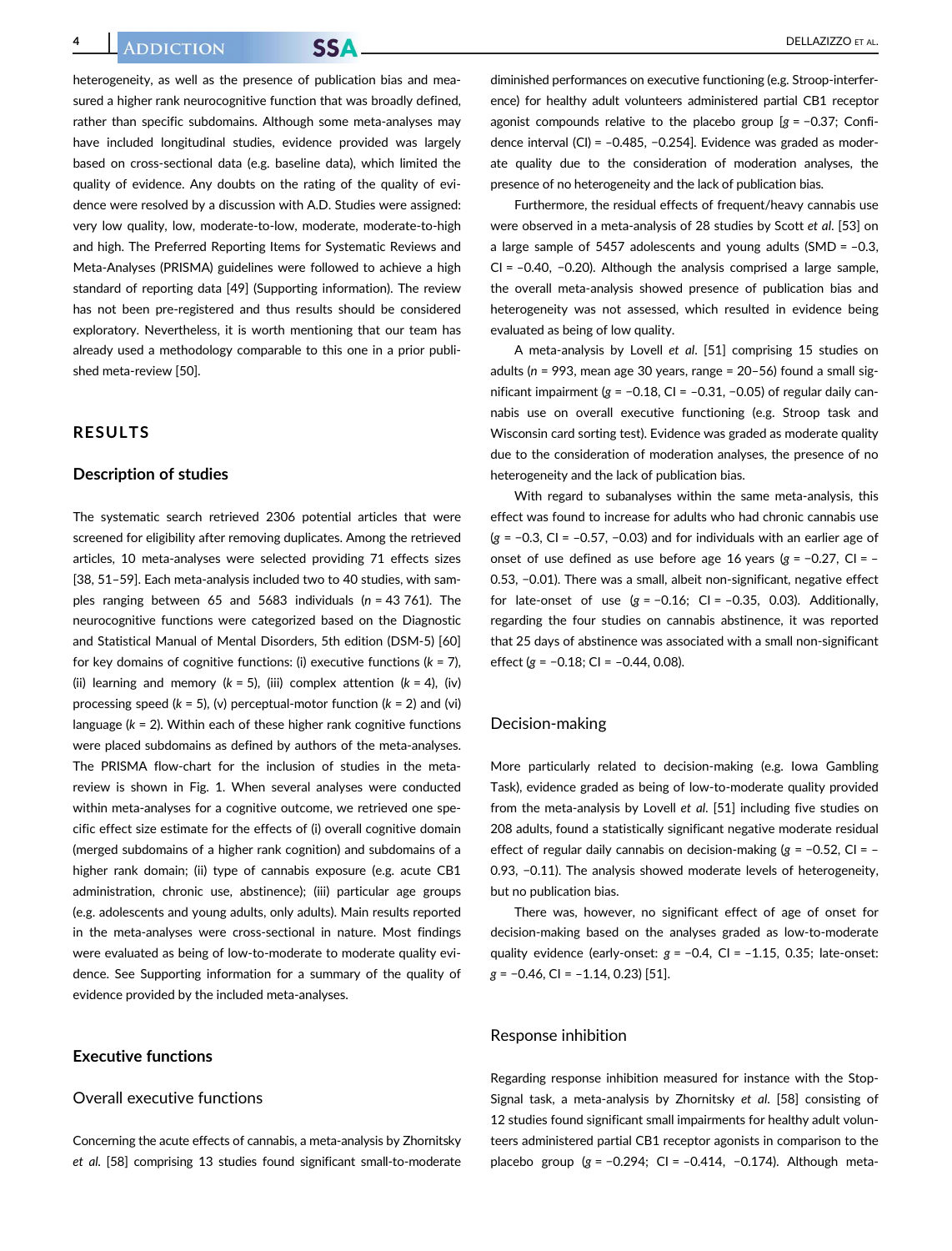

FIGURE 1 Flow-chart depicting the search strategy employed to find the meta-analyses to include in this review

regression analyses revealed that the impairments in response inhibition produced by such compounds were significantly influenced by sex, the result was no longer significant after correction for multiple comparisons. Evidence was graded as moderate quality due to the consideration of moderation analyses, the presence of no heterogeneity and the lack of publication bias.

Concerning the residual effects of cannabis use, the meta-analysis by Scott et al. [53] comprising 23 studies on 1353 adolescents and young adults under the age of 26 years showed a small residual negative effect (SMD =  $-0.25$ , CI =  $-0.38$ ,  $-0.13$ ) of frequent or heavy cannabis use on inhibition (e.g. D-KEFS color word interference– inhibition/switching). This analysis was graded as being of low quality notably due to the presence of publication bias on the overall metaanalysis and heterogeneity was not measured.

Nevertheless, when inhibition was evaluated solely with the Go/NoGo task and the Stop signal task in the meta-analysis by Smith et al. [54] on young adults (mean age = 26 years), there were no statistically significant inhibitory deficits that were apparent for chronic use. These analyses, based on two to six studies, were also graded as being of low quality, which generally showed no significant heterogeneity. However, no moderator analyses were conducted, and publication bias was not assessed.

## Flexibility

A meta-analysis based on six studies on young adults ( $n = 168$ ) revealed a significant small effect size of 0.33 (CI = 0.12, 0.54) in favour of the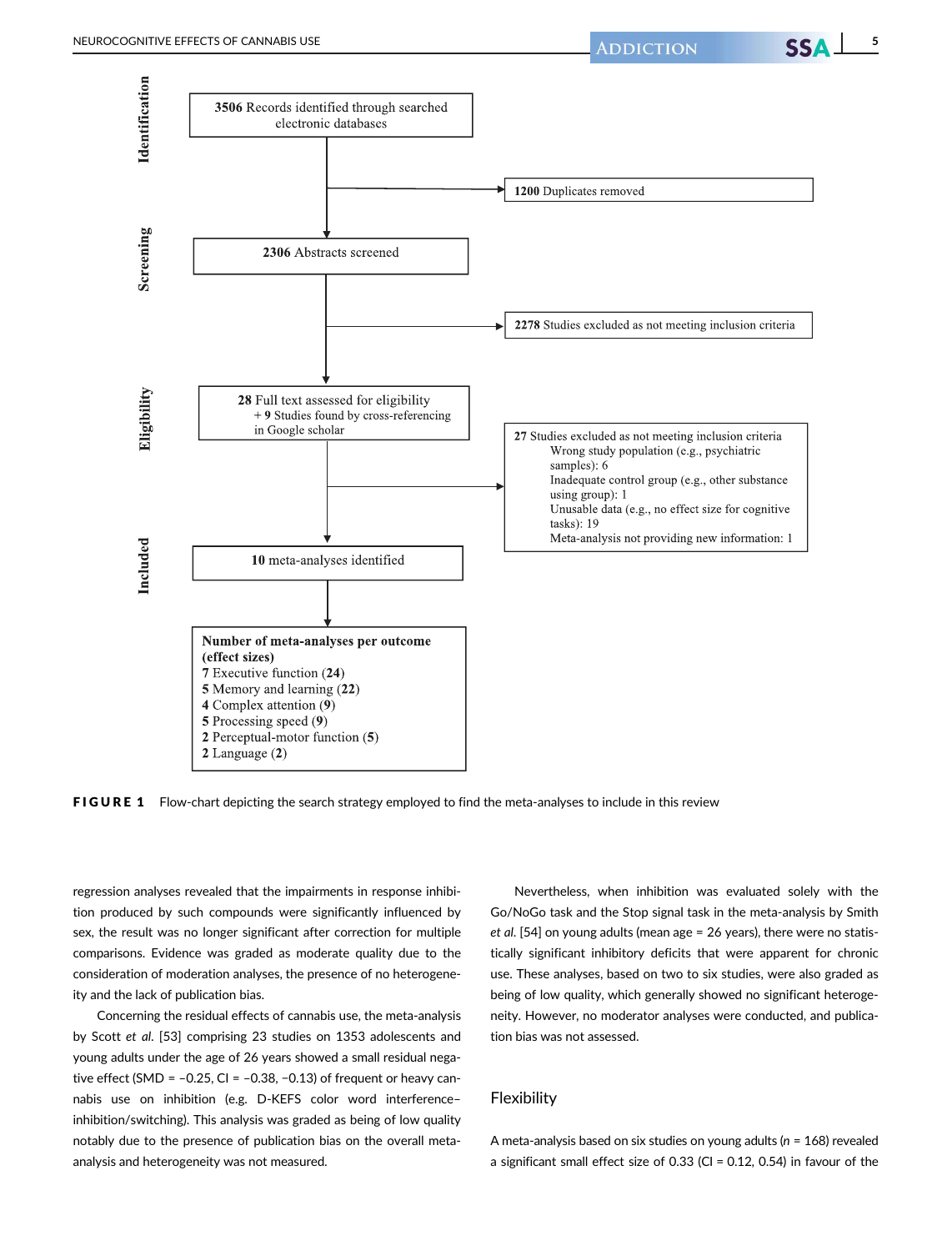control group for cognitive flexibility (e.g. Stroop color word task colour accuracy, controlled oral word association test correct words) [55]. This suggested an impaired capacity for chronic cannabis users to make appropriate behavioural decisions while switching between cognitive processes. This analysis was graded as being of low-quality evidence as no presence of heterogeneity and publication bias was assessed, although moderator analyses were not feasible for the authors.

# Working memory

Concerning the acute effects of cannabis on working memory, evidence graded as low-to-moderate quality on 36 studies found significant small-to-moderate impairments in working memory (e.g. N-Back task, spatial working memory task) for healthy adult volunteers administered THC compounds relative to placebo  $(g = -0.36, C = -0.52,$ −0.20) [59]. Though, the analysis showed presence of heterogeneity and publication bias was not reported.

Nevertheless, evidence graded as being of moderate quality based on six studies with adults (mean age = 30 years, range = 20– 56 years) observed no residual effect of regular cannabis use on overall working memory ( $g = 0.01$ , CI = -0.23, 0.25) [51]. There was, moreover, no effect based on age of onset (early-onset:  $g = -0.12$ , CI =  $-0.43$ , 0.18; late-onset:  $g = 0.19$ , CI =  $-0.18$ , 0.57) [51]. These analyses were graded as moderate evidence due to the consideration of moderation analyses, the presence of no heterogeneity and the lack of publication bias.

Based on a larger sample size of young adult users (mean age = 26 years) provided from 39 studies ( $n = 4277$ ), there was a very small significant effect highlighting worse ability for chronic cannabis users to hold/manipulate information and remember it following a short delay (d = −0.11, CI = –0.17, −0.04) [52]. Nevertheless, the effect was not significant for visual working memory based on seven studies ( $n = 454$ ) [52]. These latter analyses were graded as being of low to low-to-moderate quality, mainly due to the presence of heterogeneity and lack of moderation analysis. However, there was no presence of publication bias.

#### Summary

In summary, the meta-analyses on overall executive functioning showed small-to-moderate effects for acute cannabis intake and small residual effects for regular cannabis use, with cannabis users displaying worse performance on tasks in comparison to controls. A higher magnitude of effect was found for chronic and earlier age of onset. Evidence was graded as being of low to moderate quality. When looking more profoundly into the subdomains of executive functioning, small deficits were observed for response inhibition (both acute and residual effect), flexibility (residual effect) and working memory (residual effect). There were small-to-moderate and moderate effects for working memory following acute intake and for decision-making in regular daily cannabis users, respectively.

## Learning and memory

#### Visual learning

Concerning residual effects, evidence provided from a meta-analysis by Schoeler et al. [52], consisting of 19 studies (n = 3168) graded as being of low-to-moderate quality, found no statistically significant effect retrieved for visual immediate recall (d = −0.06, CI = –0.16, 0.04). Although there was no presence of publication bias, the overall meta-analysis displayed high heterogeneity.

#### Visual memory

Evidence provided from a meta-analysis by Schoeler et al. [52] consisting of 14 studies ( $n = 3365$ ) graded as being of low-to-moderate quality found no statistically significant effect retrieved for visual delayed recall ( $d = -0.09$ , CI =  $-0.31$ , 0.13). Although there was no presence of publication bias, the overall meta-analysis displayed high heterogeneity.

# Verbal learning

Evidence graded as being of low-to-moderate quality by Zhornitsky et al. [58], which comprised 14 studies of healthy adult volunteers, found moderate-to-large negative effects of acute cannabis use in comparison to placebo on verbal learning (g = −0.688, CI = –0.888, −0.488). There was presence of heterogeneity and publication bias.

Concerning residual effects, evidence evaluated to be of moderate quality provided from 11 studies ( $n = 704$ ) on adult samples showed that regular daily cannabis use was associated with a smallto-moderate negative effect on verbal learning (g = −0.37, CI = –,0.52; −0.22) [51]. There was no presence of heterogeneity nor publication bias.

This was in accordance with evidence provided from a metaanalysis by Schoeler et al. [52] consisting of 40 studies (n = 3168) graded as being of low-to-moderate quality. Based on a large sample size, a small-to-moderate effect for verbal immediate recall was observed for young chronic cannabis users (d = −0.4, CI = –0.53, −0.27). Although consisting of a large sample size, the overall metaanalysis displayed high heterogeneity and publication bias.

A meta-analysis by Krzyzanowski et al. [56] further distinguished the effects of days of abstinence (i.e. fewer than 3 days, 3– 7 days and more than 7 days of abstinence) on verbal learning. Results showed statistically significant small-to-moderate deficits for regular cannabis users on total immediate recall and short-delay free recall, which reached to moderate magnitude for abstinence up to 7 days. However, results were not significant for an abstinence period of more than 7 days. These analyses were evaluated to be of low-to-moderate to moderate quality evidence due to the lack of publication bias, moderator analyses and large sample sizes. Lower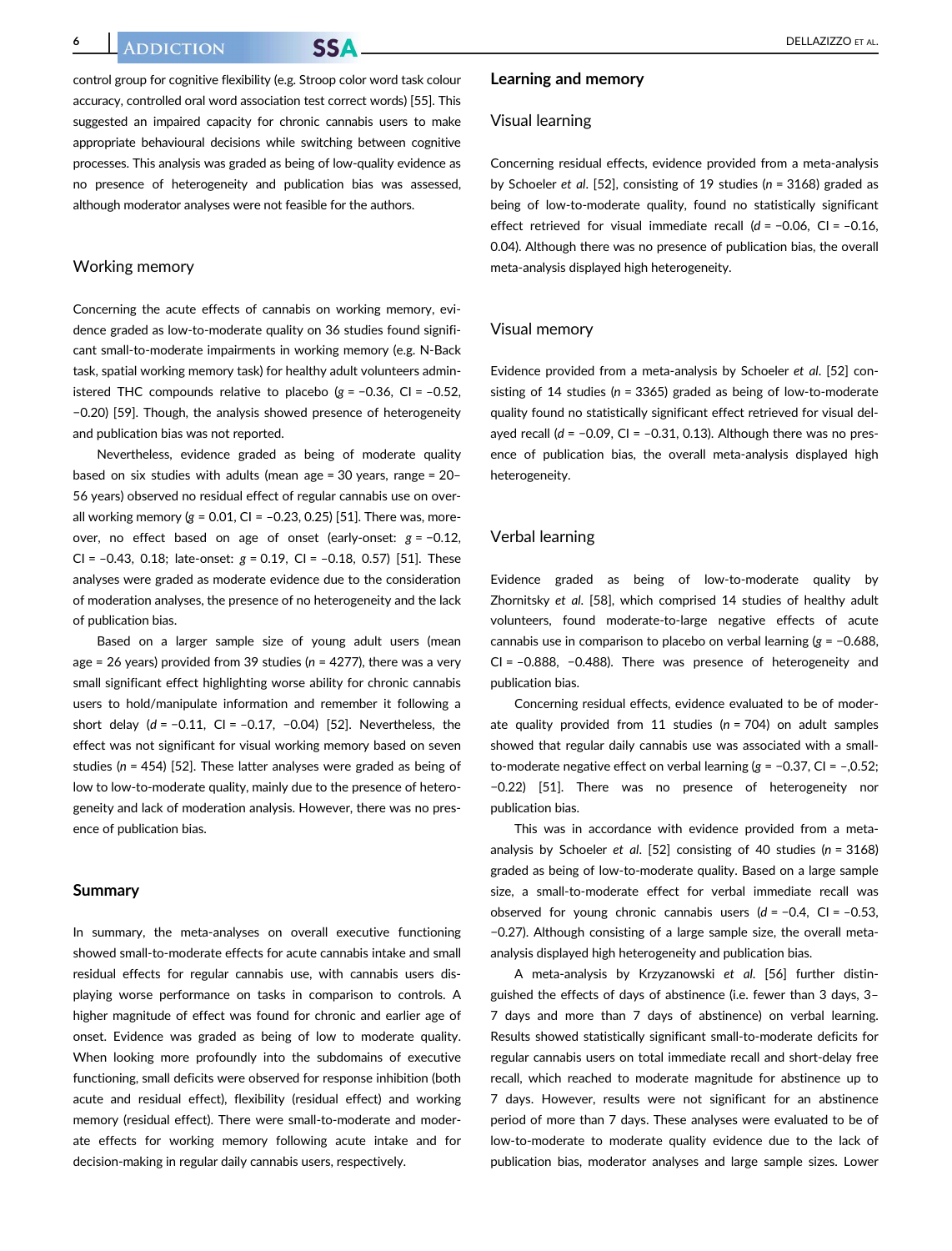quality of evidence was due to the presence of heterogeneity and smaller sample sizes.

# Verbal memory

Evidence graded as being of moderate quality by Zhornitsky et al. [58], which comprised 12 studies of healthy adult volunteers found moderate impairments of acute cannabis use in comparison to placebo on verbal memory ( $g = -0.513$ , CI = -0.653, -0.374). Although not significant, there was a trend towards significance for publication bias and moderate heterogeneity.

Concerning residual effects, evidence provided from a metaanalysis by Schoeler et al. [52], consisting of 38 studies ( $n = 3365$ ) graded as being of low-to-moderate quality, noted a small-to-moderate impairment on verbal delayed recall for young chronic cannabis users (d = −0.36, CI = –0.49, −0.22).

The meta-analysis by Krzyzanowski et al. [56] showed statistically significant small-to-moderate deficits for regular cannabis users on long-delay free recall, which reached to moderate magnitude for abstinence up to 7 days. However, results were no longer significant for an abstinence period of more than 7 days.

## Prospective memory

A meta-analysis by Schoeler et al. [52], including five studies ( $n = 294$ ) with evidence graded as being of low quality, showed pronounced impairments for chronic cannabis users on prospective memory in comparison to controls  $(d = -0.61, C = -0.85, -0.38)$ . Although there was substantial overall heterogeneity for the analysis, there was no presence of publication bias.

More precisely, a meta-analysis by Platt et al. [57], including six studies ( $n = 356$ ) and four studies ( $n = 159$ ), further distinguished between event- and time-based prospective memory, respectively. There was a small and moderate-to-large effect size, with the cannabis groups performing worse on both types of tasks (event-based: SMD = –0.31, CI = –0.63, −0.004 and time-based: SMD = –0.70, CI = –0.80, −0.61). Evidence, graded as being of low quality, showed no presence of heterogeneity; however, moderator analyses were not conducted and publication bias was not assessed.

#### Summary

In summary, evidence for learning and memory was generally graded as being of low-to-moderate quality. There were no significant residual effects of cannabis use on visual learning and memory. Small-tomoderate impairments were generally observed for verbal learning and memory for regular and chronic cannabis use in adolescents and adults. Larger negative effects were reported for acute use relative to placebo. Small-to-high magnitude residual impairments were also observed for prospective memory in cannabis users.

# Complex attention

Concerning the acute effects of cannabis, a meta-analysis by Zhornitsky et al. [58] consisting of 28 experimental studies found significant small worse performances in attention (e.g. continuous performance test–omission errors) for healthy adult volunteers administered partial CB1 receptor agonist compounds relative to placebo  $(g =$ −0.223, CI = –0.348, −0.099). Although meta-regression analyses showed no relationship between dosage and cognitive performance in the oral administration studies, they found a trend towards a significant difference between oral administration and other routes of administration. Evidence was graded as moderate quality due to the consideration of moderation analyses and the lack of publication bias, but there was a high level of heterogeneity.

When distinguishing between the effects of acute cannabis intoxication on sustained and divided attention, both cognitive functions were found to be mildly impaired in healthy adult volunteers in comparison to the placebo group (sustained attention:  $g = -0.23$ , CI = – 0.37, −0.10; divided attention: g = −0.28, CI = –0.36, −0.20) [59]. These analyses were graded as being of moderate and low-to-moderate quality, respectively. Whereas moderate quality was provided due to a larger sample size, both analyses showed no presence of heterogeneity and publication bias was not measured.

Evidence of low-to-moderate quality comprising five studies  $(n = 221)$  on adults found no significant effects on overall attention between regular cannabis users and non-users ( $g = 0.05$ , CI = -0.21, 0.31). There were, moreover, no statistically significant effects for more chronic long-term use nor for age of onset and long abstinence [51]. These analyses, graded as low-to-moderate quality, had small samples, but considered moderator analyses, and lacked heterogeneity as well as publication bias.

Conversely, based on evidence graded as being of low quality, a small significant deficit was observed for young frequent or heavy cannabis users (SMD =  $-0.21$ , CI =  $-0.31$ ,  $-0.12$ ) in the meta-analysis by Scott et al. [53] comprising of 30 studies (n = 5683).

#### Summary

In summary, the meta-analyses on overall attention functioning showed small negative effects in healthy adult volunteers administered partial CB1 receptor agonists (acute effect) and in frequent/ heavy adolescent as well as young adult cannabis users (residual effect), although there were no residual effects for regular and chronic adult cannabis users, regardless of abstinence period and age of onset. Evidence was generally graded as being of low-to-moderate quality.

# Processing speed

Concerning the acute effects of cannabis, evidence graded as being of moderate quality provided by Zhornitsky et al. [58], which comprised 38 studies of healthy adult volunteers, found small-to-moderate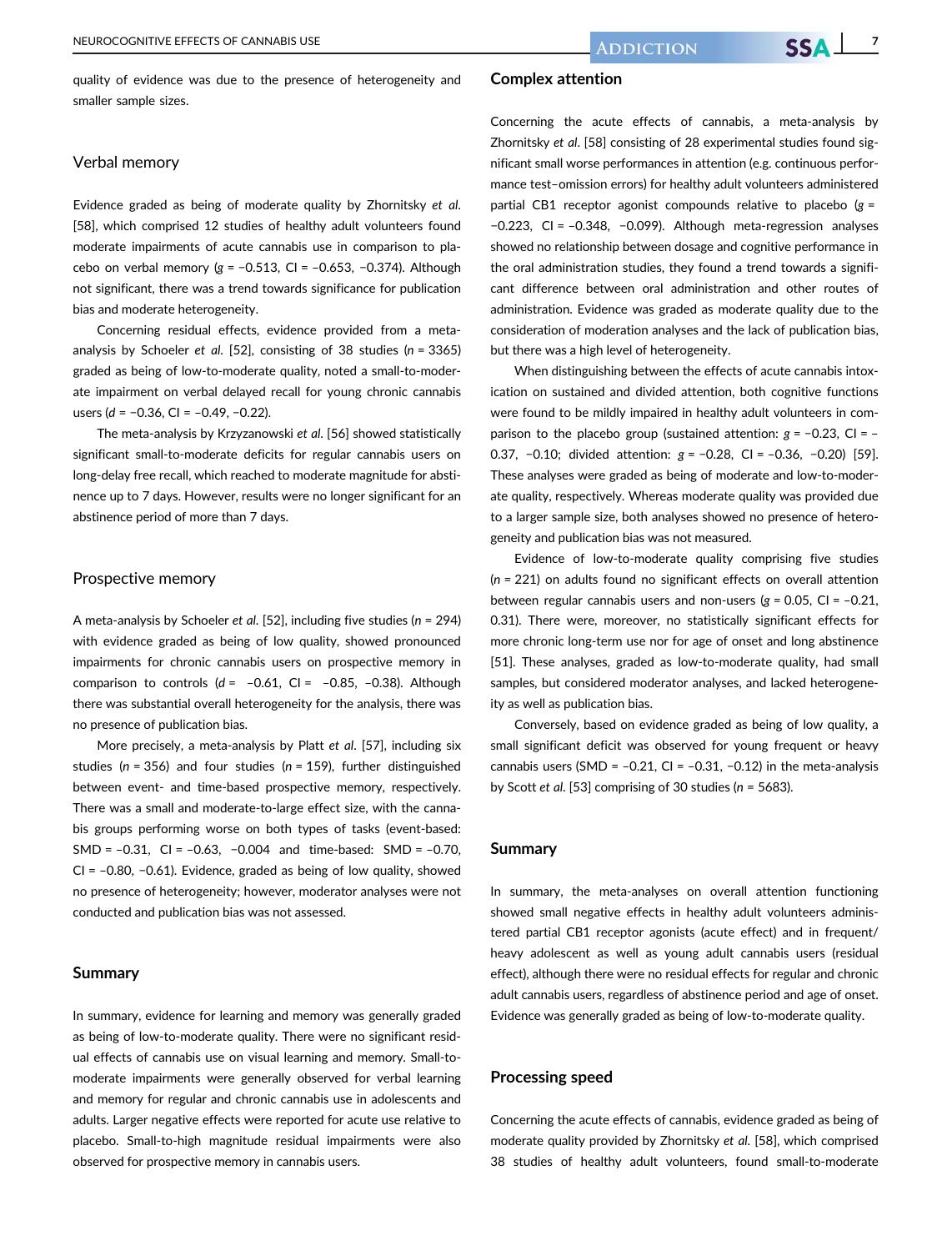impairments in processing speed following acute cannabis use in comparison to placebo (g =  $-0.384$ , CI =  $-0.492$ ,  $-0.276$ ). There was no publication bias, but presence of high heterogeneity. Meta-regression analyses showed that a greater ratio of male to female was associated with greater deficits in speed of processing. Although there was no relationship between dosage and processing speed in the oral administration studies and smoked administration studies, there was a trend towards a significant difference between oral administration and other routes of administration, with smaller deficits being observed in the oral administration studies.

When distinguishing between the effects of acute cannabis intoxication on information processing and reaction time, both were significantly impaired in healthy adult volunteers in comparison to the placebo group (information processing:  $g = -0.38$ , CI =  $-0.55$ ,  $-0.21$ ); reaction time:  $g = -0.28$ , CI =  $-0.43$ ,  $-0.13$ ) [59]. These analyses were graded as being of moderate and low-to-moderate quality, respectively. Evidence was graded as being of low-to-moderate quality.

Evidence graded as being of moderate quality showed no statistically significant effect of residual cannabis use, both regular and chronic use, nor abstinence and age of onset on information processing speed in adult samples [51]. There was no publication bias, nor heterogeneity.

Based on evidence graded as being of low quality, a small significant processing speed impairment was observed in young frequent or heavy cannabis users (SMD = -0.26, CI = -0.38, -0.15) [53].

However, residual effects were not maintained in time based on any type of abstinence (e.g. > 25 days) in adolescents and adults [38]. Evidence was graded as being of low-to-moderate quality showing no heterogeneity.

#### Summary

In summary, the meta-analyses on processing speed showed small-tomoderate negative effects in healthy adult volunteers following acute intake and in frequent/heavy adolescent and young adult cannabis users in comparison to control groups, although there were no residual effects for regular and chronic cannabis use in adults, regardless of abstinence period and age of onset. Evidence was generally graded as being of low-to-moderate and moderate quality.

# Perceptual motor function

Evidence graded as being of low-to-moderate quality by McCartney et al. [59], which comprised 12 studies of 310 healthy adult volunteers, found small-to-moderate impairments of acute cannabis use in comparison to placebo  $(g = -0.36, Cl = -0.60, -0.12)$  in fine motor function (e.g. finger-tapping test, grooved pegboard). Publication bias was not reported and there was moderate heterogeneity.

A meta-analysis by Schreiner et al. [38] ( $k = 4$ ,  $n = 351$ ), with evidence being graded as being of low-to-moderate quality, found a significant small effect for simple motor, suggesting worse performance

for adolescent and adult cannabis users in comparison to controls  $(g = -0.34, C = -0.57, -0.11)$ . There were, however, no significant long-term residual effects after 25 days of abstinence (g = −0.19,  $CI = -0.53$ ,  $0.14$ ) [38]. These analyses showed no presence of heterogeneity.

Evidence evaluated to be of low-to-moderate quality from the meta-analysis by Schreiner et al. [38] ( $k = 10$ ,  $n = 650$ ) showed that there were no significant effects ( $g = 0.02$ , CI = -0.15, 0.18) that were noted between groups on perceptual-motor abilities (e.g. block design, object assembly). There were no significant long-term residual effects after 25 days of abstinence  $(g = 0.09, C1 = -0.09, 0.27)$  [38]. These analyses showed no presence of heterogeneity.

#### Summary

In summary, the meta-analyses with evidence graded as being of lowto-moderate quality showed small-to-moderate effects for simple motor skill, with no long-term residual effects, and no effect was observed for perceptual-motor skills.

#### Language

Evidence graded as being of low quality in a large sample of adolescents and young adults ( $k = 15$ ,  $n = 1008$ ) found a small, but non-significant, negative effect  $(SMD = -0.14, Cl = -0.27; 0.001)$  of frequent/heavy cannabis use on language (e.g. D-KEFS verbal fluency test, letter fluency) [53]. Heterogeneity was not assessed and publication bias for the overall study showed presence of publication bias.

There were no long-lasting residual effects ( $k = 4$ ,  $n = 380$ ) for more than 25 days of abstinence in adolescents and adults (g = −0.1, CI =  $-0.31$ , 0.11) [38]. Evidence was evaluated to be additionally of low quality due to the small sample size and lack of assessment of publication bias for the specific subanalysis. There was no heterogeneity.

#### Summary

In summary, the meta-analyses on language functioning generally showed no effects for cannabis use on language. Evidence was graded as being of low quality.

# **DISCUSSION**

The objectives of this critical meta-review were to synthesize the current state of evidence on the acute and residual neurocognitive effects of cannabis use on adolescents in addition to adults from the general population and to assess the quality of evidence provided by meta-analytical studies. Although the effect sizes and cognitive consequences varied, our meta-review enabled us to show both acute and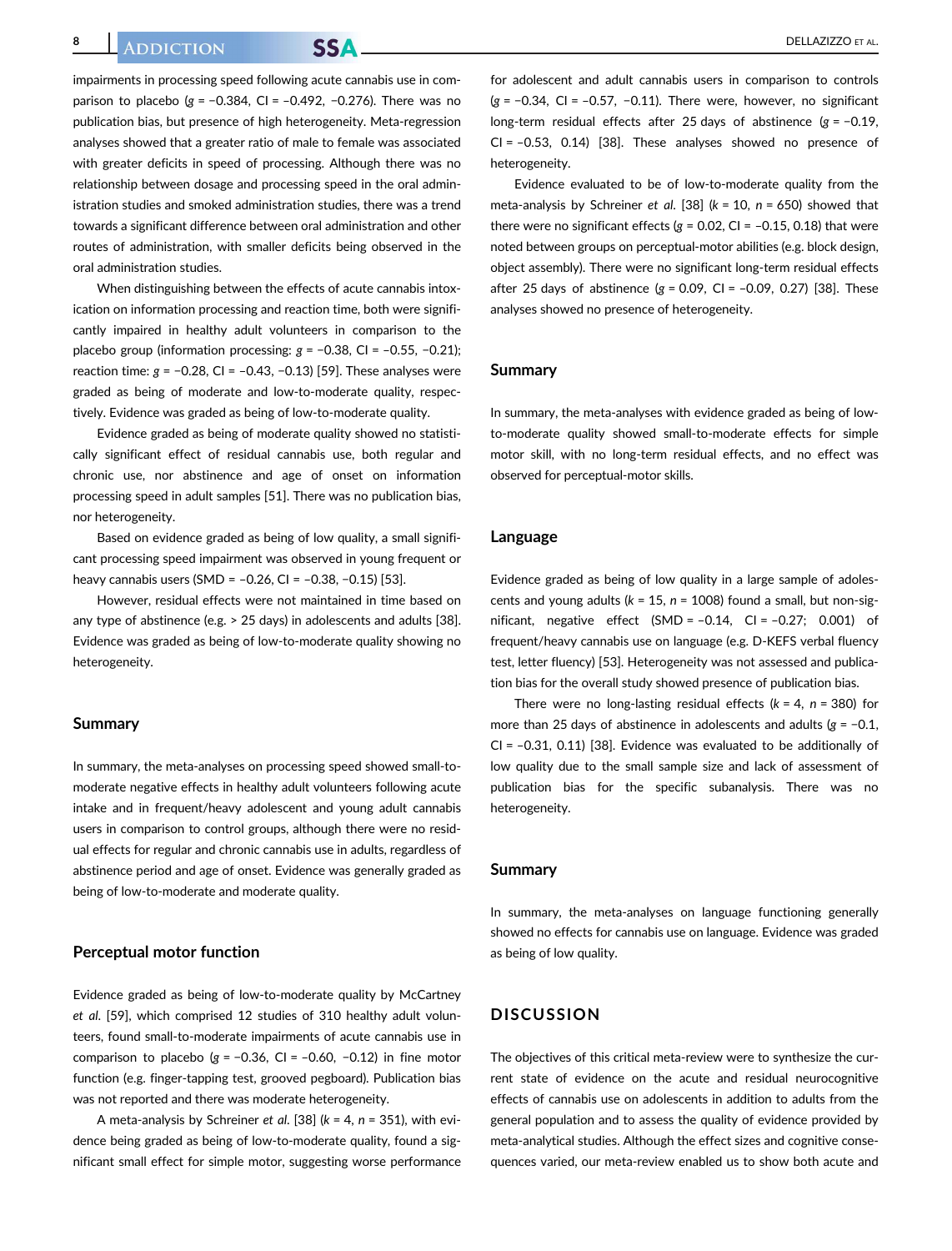residual effects of cannabis on many aspects of cognition provided from meta-analyses being generally graded as being of low-tomoderate to moderate quality.

First, limited evidence mainly showed no significant difference between cannabis users and non-users in domains of language and perceptual-motor functioning. At most, mild impairments that did not remain significant after 25 days of abstinence were observed. Secondly, only mild detrimental effects on attentional processing were reported in studies on healthy adults following acute cannabis administration and on heavy cannabis-using youths. Thirdly, better quality of evidence regarding speed of processing showed that cannabis administration seemed to provoke mild-to-moderate adverse effects that were smaller with oral administration in comparison to other routes of administration (e.g. smoked). Residual neurocognitive deficits in this domain were also noted in heavy cannabis-using youths. Hence, cannabis may disrupt both attention and speed of processing by its effects on CB1 receptors in frontoparietal and frontostriatal regions [61–63]. Similarly, small-to-moderate acute and residual adverse effects were reported for executive functioning. This is not unexpected, given that executive functions are subserved by the prefrontal cortex in which there is a higher density of CB1 receptors [19, 64–66]. More specifically, cannabis use led to small deficits in inhibitory processes and flexibility, whereas moderate deficits were reported for working memory and decision-making. Lastly, learning/ memory, mainly in relation to verbal subsets, were the cognitive domains with most robust evidence and most impaired by acute cannabis intoxication that persisted after acute intoxication passed. Notably, this diminished ability to learn, retain and retrieve verbal information may have repercussions for users' occupational functioning, independent living and ability to navigate through their daily life adequately [56]. Cannabis may impair these domains via their action at CB1 receptors in the prefrontal and medial temporal regions [66–68]. This is in accordance with neuroanatomical alterations observed among regular cannabis users in these regions in addition to differences in neural activation when completing cognitive tasks, such as verbal memory, under the influence of cannabis, without necessarily observing a corresponding difference in task performance [19, 64, 65, 68–72]. Accordingly, the meta-analysis by McCartney et al. [59] showed that regular cannabis users experienced less acute cognitive impairments than other types of cannabis users, consisting mainly of occasional users. Taken together, most of the negatively impaired domains that were reported with acute intoxication, such as verbal learning and memory as well as executive functions, were most impaired in studies examining the residual effects of cannabis in cannabis users. Though, it is encouraging that some evidence indicates that residual effects may probably be remediated with prolonged abstinence, as it suggests that the effects may be somewhat reversible after abstinence. It is, nevertheless, worth mentioning that although some regular cannabis users may attempt to quit, most have begun to use the substance early on in their life and may have already obtained reduced educational attainment, thereby reducing their options in adulthood [73-75]. Moreover, the meta-analysis by Scott et al. [53] reported that help-seeking cannabis users in treatment displayed

moderate deficits in cognition, which suggests lasting residual effects of cannabis use in specific sub-samples that should not be overlooked.

Despite the findings provided in this meta-review, several elements need to be discussed when interpreting results. First and foremost, the meta-analyses discussed comprised cross-sectional data with several analyses having relatively small sample sizes, which limits the inference of a causal relationship between cannabis use and cognition as well as the generalizability of results. When considering the sample, some analyses were conducted solely on youths or solely on adults, whereas some mixed age groups together. This is important, as the magnitude of cognitive dysfunction may be dependent upon the particular age groups being analyzed. For instance, this meta-review showed that the effects of cannabis use on working memory and complex attention were evident when considering studies on youths alone and not those that comprised of larger age ranges. Age of onset is correspondingly an important issue to consider, with some evidence showing larger effects for earlier cannabis use onset, which is not surprising given that prior reviews have also concluded that frequent use of cannabis impairs cognitive functioning in several domains, with greater deficits associated with adolescent versus adult onset of use [40, 76–78]. Furthermore, although sex differences in cannabinoid metabolism and action have been recognized, these differences were not systematically accounted for in studies [39], a point that was addressed in the meta-analysis by Zhornitsky et al. [58]. Secondly, these meta-analyses are hampered by inconsistencies in the tests administered among included studies, which creates challenges in assigning outcomes into specific cognitive domains. Analyses presented should be interpreted cautiously due to the heterogenous tests used to analyze the same cognitive function, which may vary in complexity and sensitivity. Thirdly, research has also been limited by variation in how cannabis exposure data have been collected. With the increase in the potency of cannabis contributing to a great variability regarding cannabis ingredients and concentrations consumed by users, it is essential to promptly report cannabis use parameters, such as dose, frequency of use, duration of use and route of administration, as they may interact to mediate the neurocognitive impairments of the substance [51–53, 56, 58, 59]. Also, many studies have not reported cannabis dependence and withdrawal, which should be documented; these factors can influence cognitive outcomes and neural correlates [51]. The varying ratios of THC and CBD need to be similarly considered, as these compounds appear to have different and opposing pharmacological effects [79]. Overall, studies should adhere to recommendations on minimum reporting criteria for cannabis use research [80]. This variability is notably observed in the heterogeneous criteria used when classifying subjects as cannabis users versus non-users (e.g. arbitrary minimal amount, once a life-time) or heavy versus light users leading to unavoidable comparator issues that can influence results, and therefore the results of meta-analyses. For some meta-analyses on residual effects, the definition for the comparison groups were more explicit (e.g. individuals who had never used cannabis or who had minimal use during their life-time (e.g. fewer than 50 times [55]), whereas this was not the case for other meta-analyses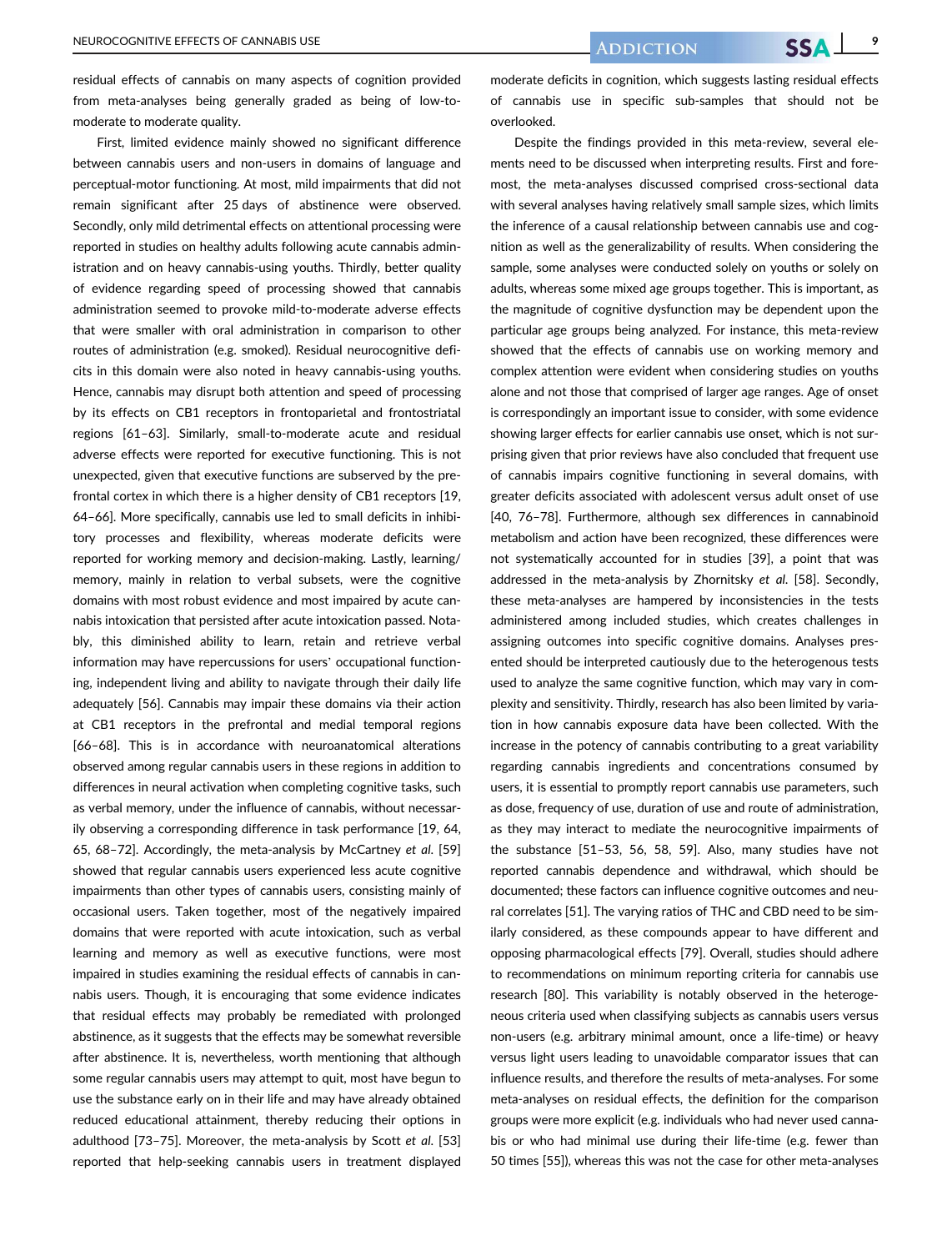(e.g. [38, 53]). To exclude possible confounding factors related to acute effects of the substance on the day of testing and to focus upon the residual effects of cannabis use, some authors have set a threshold of abstinence period before testing (e.g. strict period of at least 12 hours without using cannabis [55]). Lastly, the possibility that the adverse neurocognitive effects of cannabis use are attributed to confounding factors (e.g. other substance use) cannot be dismissed [31].

Although most of the evidence on the cognitive sequelae of cannabis use has been provided by cross-sectional data associated with methodological limitations, a growing number of longitudinal studies, which are useful to address causal inferences, have emerged. This has led to several reviews examining, among others, evidence provided by prospective designed studies [20, 27, 31, 81]. For instance, Bourque et al. [27] noted similar findings to those observed in cross-sectional data. Indeed, most studies showed declines in both executive functioning and verbal learning/memory [82–95], while results were less consistent for processing speed [82, 85, 88, 90, 94–96]. Furthermore, longitudinal data have similarly shed light on the hypotheses that have been put forth to explain the association between cannabis use and cognitive functions (see Bourque et al. [27] for an overview). A first hypothesis, that has received mixed evidence, specifies that cannabis use leads to persistent cognitive impairments. These neurotoxic effects last although cannabis users reduce their intake or quit altogether. While some longitudinal studies suggest that cognitive deficits resolve following abstinence [92, 94], other studies have confirmed that cannabis use frequency led to subsequent long-term cognitive decline (i.e. executive function) regardless of prolonged cannabis intake, while adjusting for covariates [84, 87, 97]. Following, the premorbid cognitive vulnerability hypothesis proposes that individuals at increased risk of using the substance more regularly already presented cognitive deficits before cannabis use onset. Several studies have shown that specific cognitive impairments (i.e. memory and executive functions) seemed to incline individuals to earlier onset of use in addition to more frequent use in comparison to non-using individuals [83– 86, 98]. However, such findings were not evident in all studies [82, 87, 97, 99, 100] and some studies more probably support the common antecedent hypothesis [86, 98], which postulates that common factors (e.g. externalizing behaviour) may predispose individuals to both cannabis use and cognitive deficits in users. Hence, results from longitudinal co-twin studies have suggested that cannabis use may not necessarily cause neurocognitive decline, but rather that factors related to family background, such as genetic and shared environmental factors, may more clearly explain worse cognitive performances amid cannabis users [86, 98]. Lastly, the concurrent model postulates that the use of cannabis is associated with worse cognitive performances in the short term when controlling for pre-morbid cognitive function and that reduction in use or abstinence may relieve these impairments. While only a few studies reported no concurrent effect [85, 100], several studies adjusting for several factors, including premorbid cognitive performances, other mental health comorbidities, substance use, academic achievement and socio-economic status, have indeed shown that cannabis use is associated with cognitive impairments (e.g. executive function, memory, processing speed) both

in the short and long term after cannabis use onset [82, 84, 88, 92, 94, 97, 99, 101]. Moreover, increases in the frequency of cannabis use are associated with lower performances in executive function for the same assessment period [83–85]. Taken together, better-quality evidence provided from longitudinal studies is in accordance with cross-sectional data and has shown varying levels of supports for the different non-mutually exclusive hypotheses.

# **CONCLUSION**

To conclude, meta-analytical data on the acute effects of cannabis use on neurocognitive function have shown that cannabis intoxication leads to small to moderate deficits in numerous cognitive domains, most notably executive functions, verbal learning and memory and processing speed. These acute impairments are in accordance with the residual effects that have been documented in several metaanalyses suggesting that the detrimental effects of cannabis persist beyond the period of acute intake. Several measures may be taken to mitigate the cognitive risks of cannabis in the general population. For instance, health professionals should be informed of the potential cognitive risks associated with cannabis use and further diffuse their knowledge to their treating clientele through psychoeducation, while screening for problematic patterns of use. In those with problematic use, there are several evidence-based treatments, including motivational interviewing, that may be offered [102]. Conversely, it may also be potentially useful to implement cognitive remediation programs in cannabis users with more severe patterns of use to improve cognition. Additionally, as youths remain particularly susceptible to the effects of cannabis, school settings should put in place prevention and intervention measures to educate students on cannabis use and discourage them from using the substance in a chronic manner. Nevertheless, in practical terms more research is needed to examine whether observed deficits in performances are also expressed in impairments in daily life (i.e. forgetting to carry through intended tasks, academic difficulties or work-related errors, car accidents). Therefore, several questions remain to be addressed to more clearly understand the association between cannabis and cognition. Future research into the effects of cannabis use on neurocognitive performance should focus upon continuing to control for important confounds. While some meta-analyses investigating the residual cognitive effects in cannabis users have found that deficits do not persist following prolonged abstinence, additional high-quality prospective study designs following cognitive functioning from current use through cessation of use during long periods of abstinence are required [31]. Moreover, withdrawal symptoms need to be assessed for and included in subsequent analyses. As age of onset has been inconsistently associated to cognition functioning, more studies need to further investigate whether earlier age of onset predicts worse cognitive function in adulthood, whether preexisting cognitive profiles may predict earlier age of onset or whether there is a bidirectional relationship altogether [20]. Studies of the effects of cannabis use in late adulthood and the elderly population have been limited and require further attention, mainly as cannabis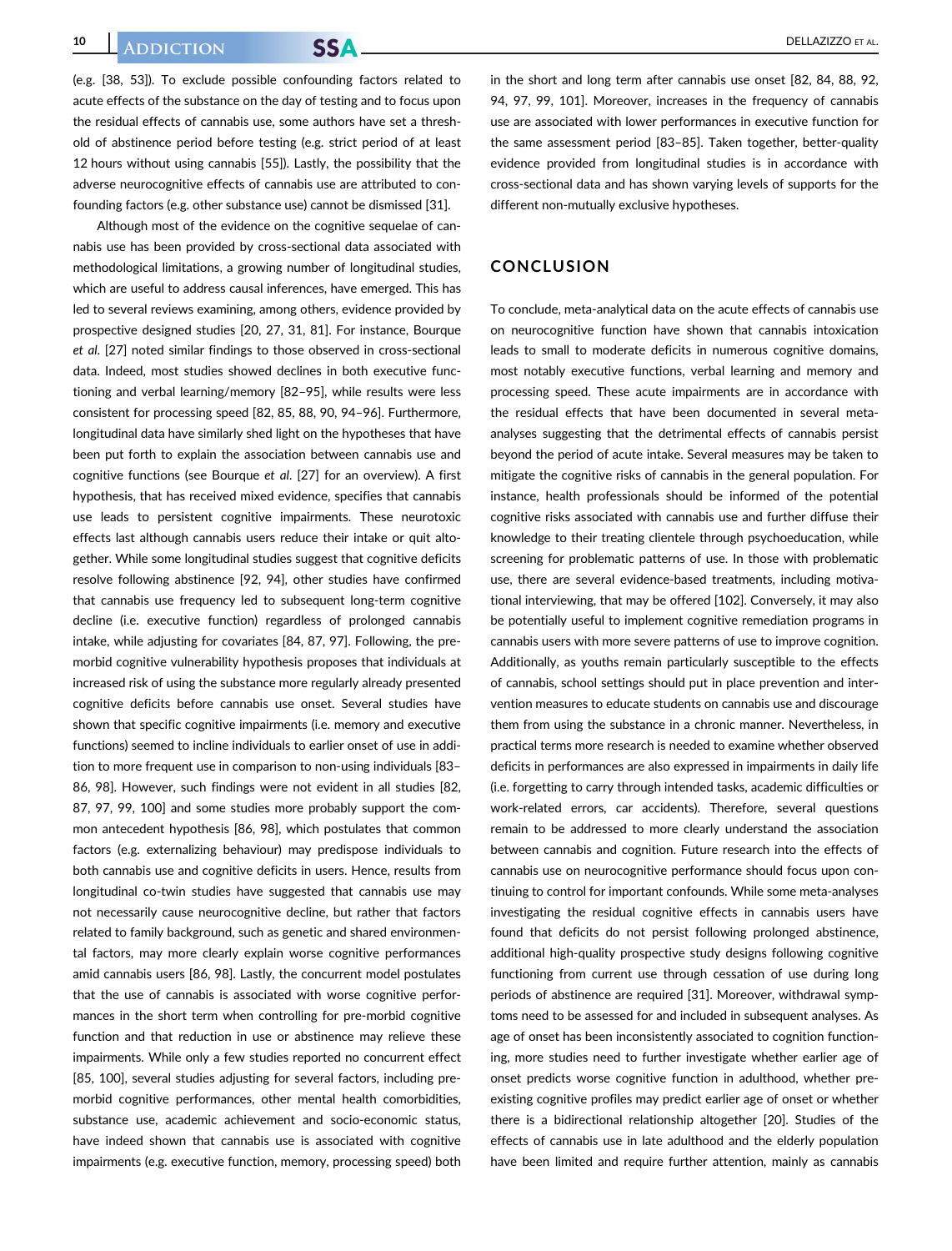use in the population has been increasing [103]. The effects of cannabis use on cognition in older populations may be more complicated by several factors related to ageing, such as an increased selection of cannabis with high-CBD content as well as age-related changes in the dopamine system, for instance, in addition to brain morphology and function that are also affected by cannabis use [104, 105]. Additionally, future studies should continue to examine the cognitive effects of different cannabis compositions and potencies, as studies on the acute effects have yielded inconsistent findings and studies on residual effects have rarely examined these important elements. Because cannabis potency has been rising [106], further understanding the effects of different cannabis compositions or potencies is increasingly critical. Similarly, there are not enough studies on the cognitive deficits associated with cannabis in people with a cannabis use disorder. Often, studies are conducted in the general population. Besides, although there are increasing studies where oral cannabinoids or sublingual cannabinoids, for instance, are offered to patients with chronic pain and other health problems, there remains little to no knowledge of the cognitive effects of these cannabinoids. Also, different areas of cognition not listed in the current meta-analysis that have been less investigated, such as social cognition, require more research [107]. In all, refinements in future methodologies would allow the performance of rigorous meta-analyses on the effects of cannabis on various cognitive domains that may ultimately inform clinicians and policymakers.

# DECLARATION OF INTERESTS

The authors declare no competing interests.

#### ACKNOWLEDGEMENTS

No funding was provided for this study. However, L.D. is holder of scholarships from the Fonds de Recherche du Québec en Santé. S.P. is holder of the Eli Lilly Canada Chair on schizophrenia research. A.D. is holder of a Junior 2 salary award from the Fonds de Recherche du Québec en Santé.

#### AUTHOR CONTRIBUTIONS

Laura Dellazizzo: Conceptualization; data curation; methodology. Stephane Potvin: Conceptualization; methodology; supervision. Sabrina Giguère: Conceptualization; data curation; methodology; validation. Alexandre Dumais: Conceptualization; methodology; supervision.

#### ORCID

Laura Dellazizzo D https://orcid.org/0000-0001-8262-130X Alexandre Dumais https://orcid.org/0000-0002-4480-0064

#### REFERENCES

- 1. United Nations Office on Drugs and Crime (UNODC). Cannabis and hallucinogens. Vienna, Austria: UNODC; 2019. p. 1-71.
- 2. Melchior M, Nakamura A, Bolze C, Hausfater F, El Khoury F, Mary-Krause M, et al. Does liberalisation of cannabis policy influence levels of use in adolescents and young adults? A systematic review and meta-analysis. BMJ Open. 2019;9:e025880.
- 3. Leung J, Chiu CYV, Stjepanovic D, Hall W. Has the legalisation of medical and recreational cannabis use in the USA affected the

prevalence of cannabis use and cannabis use disorders? Curr Addict Rep 2018;5:403–417.

- 4. Hawken A, Caulkins J, Kilmer B, Kleiman M. Quasi-legal cannabis in Colorado and Washington: local and national implications. Addiction. 2013;108:837–8.
- 5. Hasin DS. US epidemiology of cannabis use and associated problems. Neuropsychopharmacology. 2018;43:195–212.
- 6. Compton WM, Volkow ND, Lopez MF. Medical marijuana laws and cannabis use: intersections of health and policy. JAMA Psychiatry. 2017;74:559–60.
- 7. Johnston LD, Miech RA, O'Malley PM, Bachman JG, Schulenberg JE, Patrick ME. Monitoring the Future National Survey results on drug use, 1975–2018: overview. In: key findings on adolescent drug use. Michigan, MI: Institute for Social Research; 2019.
- 8. Choudhury S, Blakemore SJ, Charman T. Social cognitive development during adolescence. Soc Cogn Affect Neurosci. 2006;1: 165–74.
- 9. Hasin DS, Kerridge BT, Saha TD, Huang B, Pickering R, Smith SM, et al. Prevalence and correlates of DSM-5 cannabis use disorder, 2012–2013: findings from the National Epidemiologic Survey on alcohol and related conditions-III. Am J Psychiatry. 2016;173: 588–99.
- 10. Salas-Wright CP, Vaughn MG, Cummings-Vaughn LA, Holzer KJ, Nelson EJ, AbiNader M, et al. Trends and correlates of marijuana use among late middle-aged and older adults in the United States, 2002– 2014. Drug Alcohol Depend. 2017;171:97–106.
- 11. Lake S, Kerr T, Werb D, Haines-Saah R, Fischer B, Thomas G, et al. Guidelines for public health and safety metrics to evaluate the potential harms and benefits of cannabis regulation in Canada. Drug Alcohol Rev. 2019;38:606–21.
- 12. Cerdá M, Mauro C, Hamilton A, Levy NS, Santaella-Tenorio J, Hasin D, et al. Association between recreational marijuana legalization in the United States and changes in marijuana use and cannabis use disorder from 2008 to 2016. JAMA Psychiatry. 2020;77: 165–71.
- 13. Atakan Z. Cannabis, a complex plant: different compounds and different effects on individuals. Ther Adv Psychopharmacol. 2012;2: 241–54.
- 14. Pertwee RG. Cannabinoid pharmacology: the first 66 years. Br J Pharmacol. 2006;147:S163–71.
- 15. Pertwee RG. The diverse CB1 and CB2 receptor pharmacology of three plant cannabinoids: delta9-tetrahydrocannabinol, cannabidiol and delta9-tetrahydrocannabivarin. Br J Pharmacol. 2008;153: 199–215.
- 16. Pertwee RG. Ligands that target cannabinoid receptors in the brain: from THC to anandamide and beyond. Addict Biol. 2008;13:147–59.
- 17. Lambert DM, Fowler CJ. The endocannabinoid system: drug targets, lead compounds, and potential therapeutic applications. J Med Chem. 2005;48:5059–87.
- 18. Burns HD, Van Laere K, Sanabria-Bohórquez S, Hamill TG, Bormans G, Eng WS, et al. [18F]MK-9470, a positron emission tomography (PET) tracer for in vivo human PET brain imaging of the cannabinoid-1 receptor. Proc Natl Acad Sci USA. 2007;104: 9800–5.
- 19. Bloomfield MAP, Hindocha C, Green SF, Wall MB, Lees R, Petrilli K, et al. The neuropsychopharmacology of cannabis: a review of human imaging studies. Pharmacol Ther. 2019;195:132–61.
- 20. Pacheco-Colón I, Gonzalez R. Chapter 10-Cognitive sequelae of cannabis use. In: Verdejo-Garcia A, editor Cognition and Addiction. Cambridge, MA: Academic Press; 2020. p. 143–53.
- 21. Mahamad S, Wadsworth E, Rynard V, Goodman S, Hammond D. Availability, retail price and potency of legal and illegal cannabis in Canada after recreational cannabis legalisation. 39; 2020. p. 337–46.
- 22. Chandra S, Radwan MM, Majumdar CG, Church JC, Freeman TP, ElSohly MA. New trends in cannabis potency in USA and Europe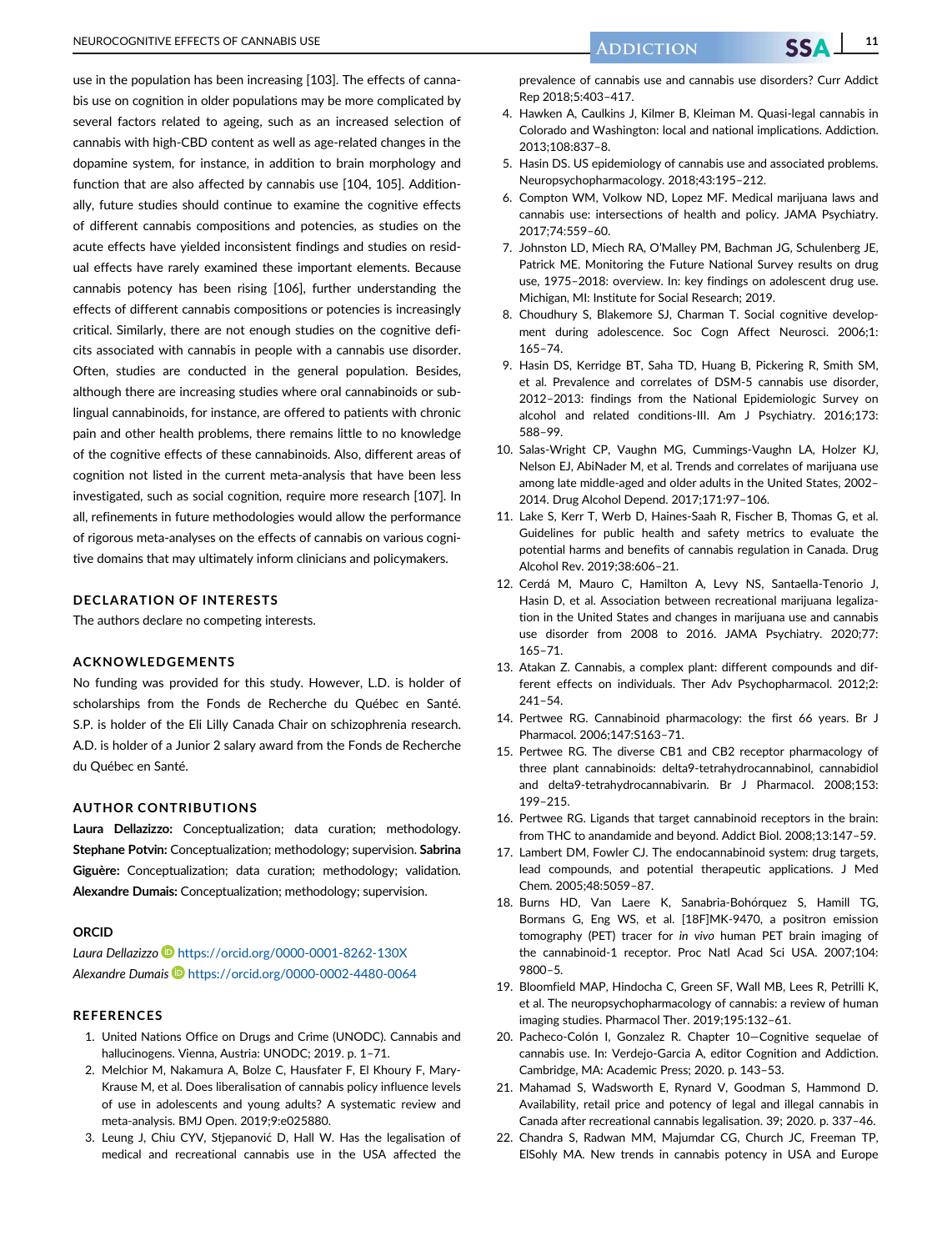# **12 DELLAZIZZO ET AL.**

during the last decade (2008–2017). Eur Arch Psychiatry Clin Neurosci. 2019;269:5–15.

- 23. Di Forti M, Morgan C, Dazzan P, Pariante C, Mondelli V, Marques TR, et al. High-potency cannabis and the risk of psychosis. Br J Psychiatry. 2009;195:488–91.
- 24. Lev-Ran S, Roerecke M, Le Foll B, George TP, McKenzie K, Rehm J. The association between cannabis use and depression: a systematic review and meta-analysis of longitudinal studies. Psychol Med. 2014; 44:797–810.
- 25. Lowe DJ, Sasiadek JD, Coles AS, George TP. Cannabis and mental illness: a review. Eur Arch Psychiatry Clin Neurosci 2019;269:107–120.
- 26. Broyd SJ, van Hell HH, Beale C, Yücel M, Solowij N. Acute and chronic effects of cannabinoids on human cognition—a systematic review. Biol Psychiatry 2016;79:557–567.
- 27. Bourque J, Potvin S. Cannabis and cognitive functioning: from acute to residual effects, from randomized controlled trials to prospective designs. Front Psychiat. 2021;12:596601.
- 28. Englund A, Atakan Z, Kralj A, Tunstall N, Murray R, Morrison P. The effect of five day dosing with THCV on THC-induced cognitive, psychological and physiological effects in healthy male human volunteers: a placebo-controlled, double-blind, crossover pilot trial. J Psychopharmacol. 2016;30:140–51.
- 29. Zuurman L, Roy C, Schoemaker RC, Amatsaleh A, Guimaeres L, Pinquier JL, et al. Inhibition of THC-induced effects on the central nervous system and heart rate by a novel CB1 receptor antagonist AVE1625. J Psychopharmacol. 2010;24:363–71.
- 30. Crean RD, Crane NA, Mason BJ. An evidence based review of acute and long-term effects of cannabis use on executive cognitive functions. J Addict Med. 2011;5:1–8.
- 31. Sorkhou M, Bedder RH, George TP. The behavioral sequelae of cannabis use in healthy people: a systematic review. Front Psychol. 2021;12:630247.
- 32. Dougherty DM, Mathias CW, Dawes MA, Furr RM, Charles NE, Liguori A, et al. Impulsivity, attention, memory, and decision-making among adolescent marijuana users. Psychopharmacology. 2013;226: 307–19.
- 33. Desrosiers NA, Ramaekers JG, Chauchard E, Gorelick DA, Huestis MA. Smoked cannabis psychomotor and neurocognitive effects in occasional and frequent smokers. J Anal Toxicol. 2015;39: 251–61.
- 34. Boggs DL, Cortes-Briones JA, Surti T, Luddy C, Ranganathan M, Cahill JD, et al. The dose-dependent psychomotor effects of intravenous delta-9-tetrahydrocannabinol (Δ[9]-THC) in humans. J Psychopharmacol. 2018;32:1308–18.
- 35. Colizzi M, Bhattacharyya S. Cannabis use and the development of tolerance: a systematic review of human evidence. Neurosci Biobehav Rev. 2018;93:1–25.
- 36. Ellis GM Jr, Mann MA, Judson BA, Schramm NT, Tashchian A. Excretion patterns of cannabinoid metabolites after last use in a group of chronic users. Clin Pharmacol Ther. 1985;38:572–8.
- 37. Grotenhermen F. Pharmacokinetics and pharmacodynamics of cannabinoids. Clin Pharmacokinet. 2003;42:327–60.
- 38. Schreiner AM, Dunn ME. Residual effects of cannabis use on neurocognitive performance after prolonged abstinence: a metaanalysis. Exp Clin Psychopharmacol. 2012;20:420–9.
- 39. Crane NA, Schuster RM, Fusar-Poli P, Gonzalez R. Effects of cannabis on neurocognitive functioning: recent advances, neurodevelopmental influences, and sex differences. Neuropsychol Rev. 2013;23:117–37.
- 40. Ganzer F, Bröning S, Kraft S, Sack PM, Thomasius R. Weighing the evidence: a systematic review on long-term neurocognitive effects of cannabis use in abstinent adolescents and adults. Neuropsychol Rev. 2016;26:186–222.
- 41. Lundqvist T. Cognitive consequences of cannabis use: comparison with abuse of stimulants and heroin with regard to attention,

memory and executive functions. Pharmacol Biochem Behav. 2005; 81:319–30.

- 42. Schoeler T, Bhattacharyya S. The effect of cannabis use on memory function: an update. Subst Abuse Rehabil. 2013;4:11–27.
- 43. Nader DA, Sanchez ZM. Effects of regular cannabis use on neurocognition, brain structure, and function: a systematic review of findings in adults. Am J Drug Alcohol Abuse. 2018;44:4–18.
- 44. Cohen J. Statistical Power Analysis for the Behavioral Sciences. Cambridge, MA: Academic Press; 2013.
- 45. Guyatt GH, Oxman AD, Vist G, Kunz R, Brozek J, Alonso-Coello P, et al. GRADE guidelines: 4. Rating the quality of evidence—study limitations (risk of bias). J Clin Epidemiol. 2011;64:407–15.
- 46. Guyatt GH, Oxman AD, Kunz R, Woodcock J, Brozek J, Helfand M, et al. GRADE guidelines: 8. Rating the quality of evidence—indirectness. J Clin Epidemiol. 2011;64:1303–10.
- 47. Guyatt GH, Oxman AD, Kunz R, Woodcock J, Brozek J, Helfand M et al. GRADE guidelines: 7. Rating the quality of evidence—inconsistency. J Clin Epidemiol 2011;64:1294–1302.
- 48. Guyatt GH, Oxman AD, Montori V, Vist G, Kunz R, Brozek J, et al. GRADE guidelines: 5. Rating the quality of evidence—publication bias. J Clin Epidemiol. 2011;64:1277–82.
- 49. Moher D, Liberati A, Tetzlaff J, Altman DG. Preferred reporting items for systematic reviews and meta-analyses: the PRISMA statement. PLOS Med. 2009;6:e1000097.
- 50. Dellazizzo L, Potvin S, Luigi M, Dumais A. Evidence on virtual realitybased therapies for psychiatric disorders: meta-review of meta-analyses. J Med Internet Res. 2020;22:e20889.
- 51. Lovell ME, Akhurst J, Padgett C, Garry MI, Matthews A. Cognitive outcomes associated with long-term, regular, recreational cannabis use in adults: a meta-analysis. Exp Clin Psychopharmacol. 2020; 28(4):471–94.
- 52. Schoeler T, Kambeitz J, Behlke I, Murray R, Bhattacharyya S. The effects of cannabis on memory function in users with and without a psychotic disorder: findings from a combined meta-analysis. Psychol Med. 2016;46:177–88.
- 53. Scott JC, Slomiak ST, Jones JD, Rosen AFG, Moore TM, Gur RC. Association of cannabis with cognitive functioning in adolescents and young adults: a systematic review and meta-analysis. JAMA Psychiatry. 2018;75:585–95.
- 54. Smith JL, Mattick RP, Jamadar SD, Iredale JM. Deficits in behavioural inhibition in substance abuse and addiction: a meta-analysis. Drug Alcohol Depend. 2014;145:1–33.
- 55. Figueiredo PR, Tolomeo S, Steele JD, Baldacchino A. Neurocognitive consequences of chronic cannabis use: a systematic review and meta-analysis. Neurosci Biobehav Rev. 2020;108: 358–69.
- 56. Krzyzanowski DJ, Purdon SE. Duration of abstinence from cannabis is positively associated with verbal learning performance: a systematic review and meta-analysis. Neuropsychology. 2020;34: 359–72.
- 57. Platt B, O'Driscoll C, Curran VH, Rendell PG, Kamboj SK. The effects of licit and illicit recreational drugs on prospective memory: a metaanalytic review. Psychopharmacology. 2019;236:1131–43.
- 58. Zhornitsky S, Pelletier J, Assaf R, Giroux S, Li CR, Potvin S. Acute effects of partial CB(1) receptor agonists on cognition—a metaanalysis of human studies. Prog Neuro Psychopharmacol Biol Psychiatry. 2021;104:110063.
- 59. McCartney D, Arkell TR, Irwin C, McGregor IS. Determining the magnitude and duration of acute Δ(9)-tetrahydrocannabinol (Δ(9)-THC)-induced driving and cognitive impairment: a systematic and meta-analytic review. Neurosci Biobehav Rev. 2021;126: 175–93.
- 60. American Psychiatric Association. Diagnostic and Statistical Manual of Mental Disorders (DSM-5<sup>®</sup>). Washington, DC: American Psychiatric Publishing; 2013.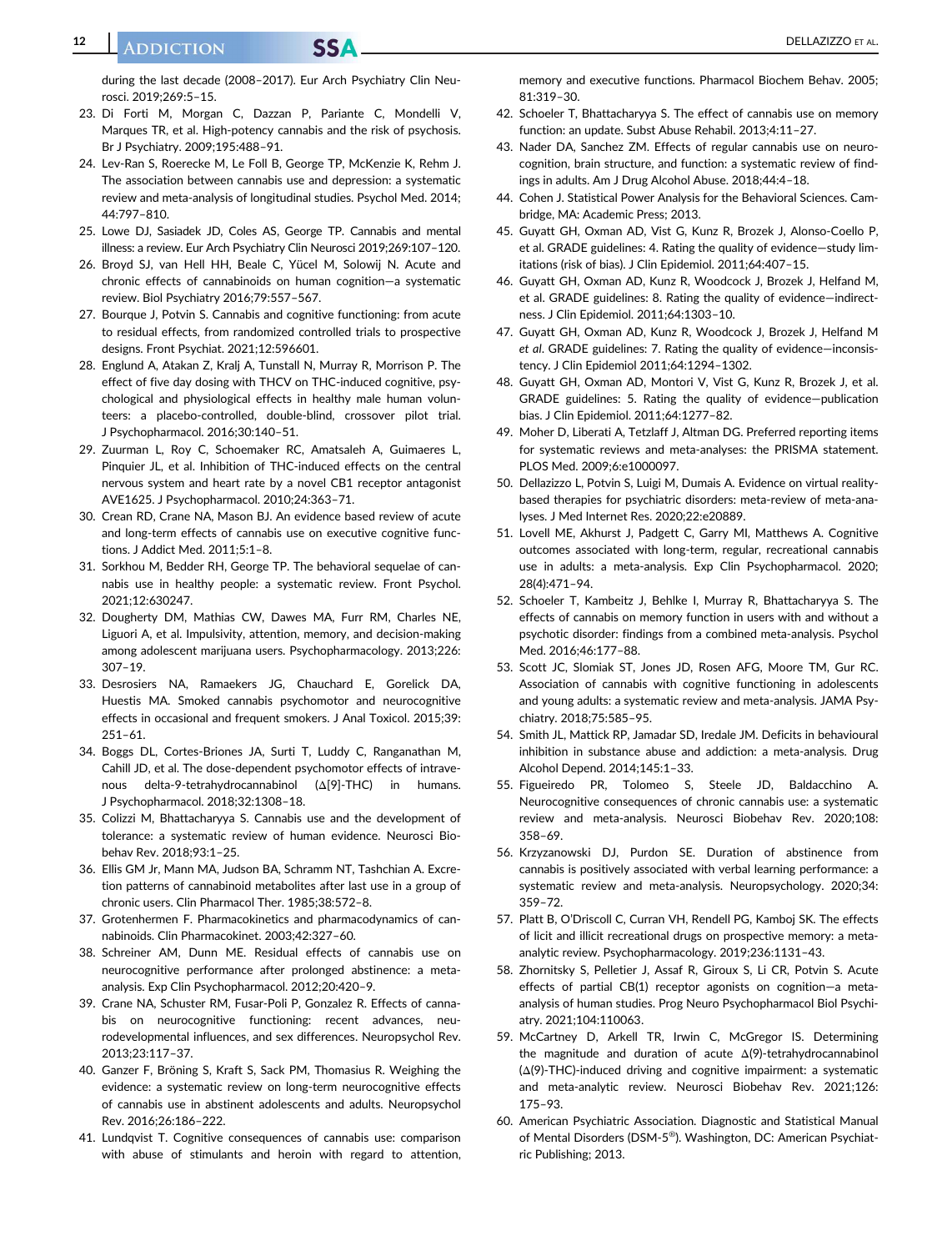- 61. O'Leary DS, Block RI, Koeppel JA, Flaum M, Schultz SK, Andreasen NC, et al. Effects of smoking marijuana on brain perfusion and cognition. Neuropsychopharmacology. 2002;26: 802–16.
- 62. O'Leary DS, Block RI, Koeppel JA, Schultz SK, Magnotta VA, Ponto LB, et al. Effects of smoking marijuana on focal attention and brain blood flow. Hum Psychopharmacol. 2007;22:135–48.
- 63. Battistella G, Fornari E, Thomas A, Mall J-F, Chtioui H, Appenzeller M, et al. Weed or wheel! fMRI, behavioural, and toxicological investigations of how cannabis smoking affects skills necessary for driving. PLOS ONE. 2013;8:e52545.
- 64. Glass M, Dragunow M, Faull RL. Cannabinoid receptors in the human brain: a detailed anatomical and quantitative autoradiographic study in the fetal, neonatal and adult human brain. Neuroscience. 1997;77: 299–318.
- 65. Lorenzetti V, Solowij N, Yücel M. The role of cannabinoids in neuroanatomic alterations in cannabis users. Biol Psychiatry. 2016;79: e17–31.
- 66. Seamans JK, Yang CR. The principal features and mechanisms of dopamine modulation in the prefrontal cortex. Prog Neurobiol. 2004; 74:1–58.
- 67. Opitz B. Memory function and the hippocampus. Front Neurol Neurosci. 2014;34:51–9.
- 68. Bhattacharyya S, Fusar-Poli P, Borgwardt S, Martin-Santos R, Nosarti C, O'Carroll C, et al. Modulation of mediotemporal and ventrostriatal function in humans by Delta9-tetrahydrocannabinol: a neural basis for the effects of Cannabis sativa on learning and psychosis. Arch Gen Psychiatry. 2009;66:442–51.
- 69. Bossong MG, Jansma JM, van Hell HH, Jager G, Oudman E, Saliasi E, et al. Effects of δ9-tetrahydrocannabinol on human working memory function. Biol Psychiatry. 2012;71:693–9.
- 70. Zeineh MM, Engel SA, Thompson PM, Bookheimer SY. Dynamics of the hippocampus during encoding and retrieval of face-name pairs. Science. 2003;299:577–80.
- 71. Bosker WM, Karschner EL, Lee D, Goodwin RS, Hirvonen J, Innis RB, et al. Psychomotor function in chronic daily cannabis smokers during sustained abstinence. PLOS ONE. 2013;8:e53127.
- 72. Bossong MG, Jager G, Bhattacharyya S, Allen P. Acute and nonacute effects of cannabis on human memory function: a critical review of neuroimaging studies. Curr Pharm Des. 2014;20: 2114–25.
- 73. Volkow ND, Swanson JM, Evins AE, DeLisi LE, Meier MH, Gonzalez R, et al. Effects of cannabis use on human behavior, including cognition, motivation, and psychosis: a review. JAMA Psychiatry. 2016;73:292–7.
- 74. Zehra A, Burns J, Liu CK, Manza P, Wiers CE, Volkow ND, et al. Cannabis addiction and the brain: a review. J Neuroimmune Pharmacol. 2018;13:438–52.
- 75. Fergusson DM, Boden JM, Horwood LJ. The developmental antecedents of illicit drug use: evidence from a 25-year longitudinal study. Drug Alcohol Depend. 2008;96:165–77.
- 76. Jacobus J, Tapert F, S. Effects of cannabis on the adolescent brain. Curr Pharm des. 2014;20:2186–93.
- 77. Lisdahl KM, Wright NE, Kirchner-Medina C, Maple KE, Shollenbarger S. Considering cannabis: the effects of regular cannabis use on neurocognition in adolescents and young adults. Curr Addict Rep 2014;1:144–156.
- 78. Lubman DI, Cheetham A, Yücel M. Cannabis and adolescent brain development. Pharmacol Ther. 2015;148:1–16.
- 79. Colizzi M, Bhattacharyya S. Does cannabis composition matter? Differential effects of Delta-9-tetrahydrocannabinol and cannabidiol on human cognition. Curr Addict Rep. 2017;4:62–74.
- 80. Solowij N, Lorenzetti V, Yücel M. Effects of cannabis use on human behavior: A call for standardization of cannabis use metrics. JAMA Psychiatry. 2016;73(9):995–6.
- 81. Gonzalez R, Pacheco-Colón I, Duperrouzel JC, Hawes SW, Does cannabis use cause declines in neuropsychological functioning? A review of longitudinal studies. J Int Neuropsychol Soc. 2017;23:893–902.
- 82. Meier MH, Caspi A, Ambler A, Harrington H, Houts R, Keefe RSE, et al. Persistent cannabis users show neuropsychological decline from childhood to midlife. 109; 2012. p. E2657–64.
- 83. Castellanos-Ryan N, Pingault JB, Parent S, Vitaro F, Tremblay RE, Séguin JR. Adolescent cannabis use, change in neurocognitive function, and high-school graduation: a longitudinal study from early adolescence to young adulthood. Dev Psychopathol. 2017;29:1253–66.
- 84. Morin J-FG, Afzali MH, Bourque J, Stewart SH, Séguin JR, O'Leary-Barrett M, et al. A population-based analysis of the relationship between substance use and adolescent. Cogn Dev. 2019;176: 98–106.
- 85. Infante MA, Nguyen-Louie TT, Worley M, Courtney KE, Coronado C, Jacobus J. Neuropsychological trajectories associated with adolescent alcohol and cannabis use: A prospective 14-year study. J Int Neuropsychol Soc. 2020;26:480–91.
- 86. Meier MH, Caspi A, Danese A, Fisher HL, Houts R, Arseneault L, et al. Associations between adolescent cannabis use and neuropsychological decline: a longitudinal co-twin control study. Addiction. 2018;113:257–65.
- 87. Paige KJ, Colder CR. Long-term effects of early adolescent marijuana use on attentional and inhibitory control. J Stud Alcohol Drugs. 2020;81:164–72.
- 88. Jacobus J, Squeglia LM, Infante MA, Castro N, Brumback T, Meruelo AD, et al. Neuropsychological performance in adolescent marijuana users with co-occurring alcohol use: a three-year longitudinal study. Neuropsychology. 2015;29:829–43.
- 89. Ross JM, Ellingson JM, Rhee SH, Hewitt JK, Corley RP, Lessem JM, et al. Investigating the causal effect of cannabis use on cognitive function with a quasi-experimental co-twin design. Drug Alcohol Depend. 2020;206:107712.
- 90. Auer R, Vittinghoff E, Yaffe K, et al. Association between lifetime marijuana use and cognitive function in middle age: the coronary artery risk development in young adults (CARDIA) study. JAMA Intern Med. 2016;176:352–61.
- 91. Becker MP, Collins PF, Schultz A, Uroševic S, Schmaling B, Luciana M. Longitudinal changes in cognition in young adult cannabis users. J Clin Exp Neuropsychol. 2018;40:529–43.
- 92. Fried PA, Watkinson B, Gray R. Neurocognitive consequences of marihuana—a comparison with pre-drug performance. Neurotoxicol Teratol. 2005;27:231–9.
- 93. Hanson KL, Winward JL, Schweinsburg AD, Medina KL, Brown SA, Tapert SF. Longitudinal study of cognition among adolescent marijuana users over three weeks of abstinence. Addict Behav. 2010;35: 970–6.
- 94. Tait RJ, Mackinnon A, Christensen H. Cannabis use and cognitive function: 8-year trajectory in a young adult cohort. Addiction. 2011; 106:2195–203.
- 95. McKetin R, Parasu P, Cherbuin N, Eramudugolla R, Anstey KJ. A longitudinal examination of the relationship between cannabis use and cognitive function in mid-life adults. Drug Alcohol Depend. 2016; 169:134–40.
- 96. Pope HG Jr, Gruber AJ, Hudson JI, Huestis MA, Yurgelun-Todd D. Cognitive measures in long-term cannabis users. J Clin Pharmacol. 2002;42:41s–7s.
- 97. Boccio CM, Beaver KM. Examining the influence of adolescent marijuana use on adult intelligence: Further evidence in the causation versus spuriousness debate. Drug Alcohol Depend. 2017;177: 199–206.
- 98. Jackson NJ, Isen JD, Khoddam R, Irons D, Tuvblad C, Iacono WG, et al. Impact of adolescent marijuana use on intelligence: results from two longitudinal twin studies. Proc Natl Acad Sci USA 2016. 113: E500–8.